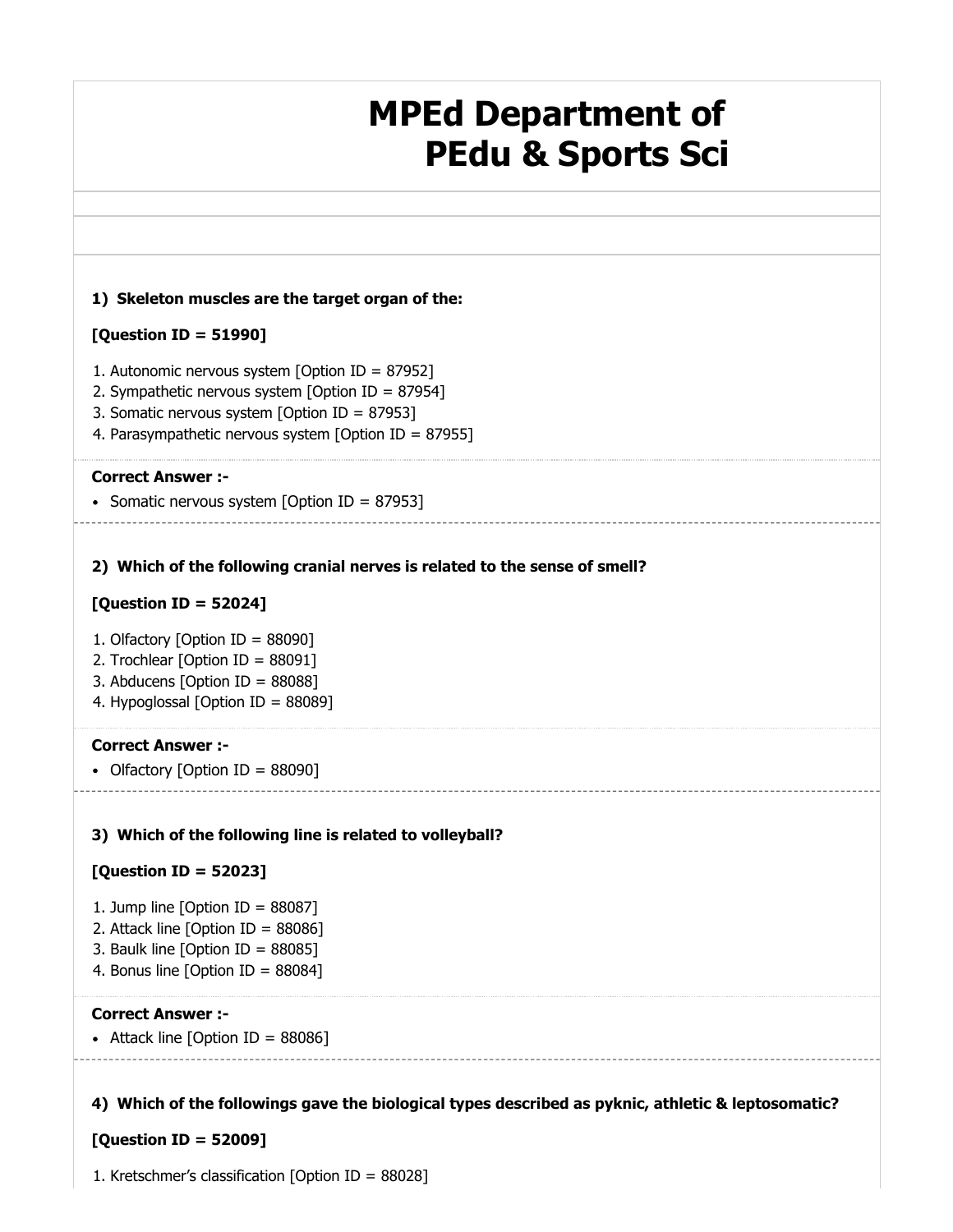**5) Which of the following is called 'Master gland' in human body? 6) Which of the followings is not assessed by EPQ? 7) Which gland secrete the stress hormone- Cortisol? 8) Which one is the second source of energy?** 2. Naccarati's classification [Option ID = 88031] 3. Jung's classification [Option ID = 88030] 4. Sheldon's classification [Option ID = 88029] **Correct Answer :-** • Kretschmer's classification [Option ID =  $88028$ ] **[Question ID = 52036]** 1. Parathyroid [Option ID = 88138] 2. Pituitary [Option ID = 88137] 3. Thalamus [Option ID = 88139] 4. Thyroid [Option ID = 88136] **Correct Answer :-** • Pituitary [Option ID =  $88137$ ] **[Question ID = 52007]** 1. Extroversion [Option ID = 88020] 2. Neuroticism [Option ID = 88022] 3. Psychoticism [Option ID = 88021] 4. Pscyhopathic tendencies. [Option ID = 88023] **Correct Answer :-** • Pscyhopathic tendencies. [Option ID =  $88023$ ] **[Question ID = 51984]** 1. Pituitary [Option ID = 87931] 2. Pancreas [Option ID = 87930] 3. Adrenal Cortex [Option ID = 87928] 4. Thyroid [Option ID = 87929] **Correct Answer :-** • Adrenal Cortex  $[Option ID = 87928]$ **[Question ID = 51988]**

- 1. Vitamins [Option ID = 87947]
- 2. Amino acids [Option ID = 87946]
- 3. Carbohydrates [Option ID = 87944]
- 4. Fats [Option ID = 87945]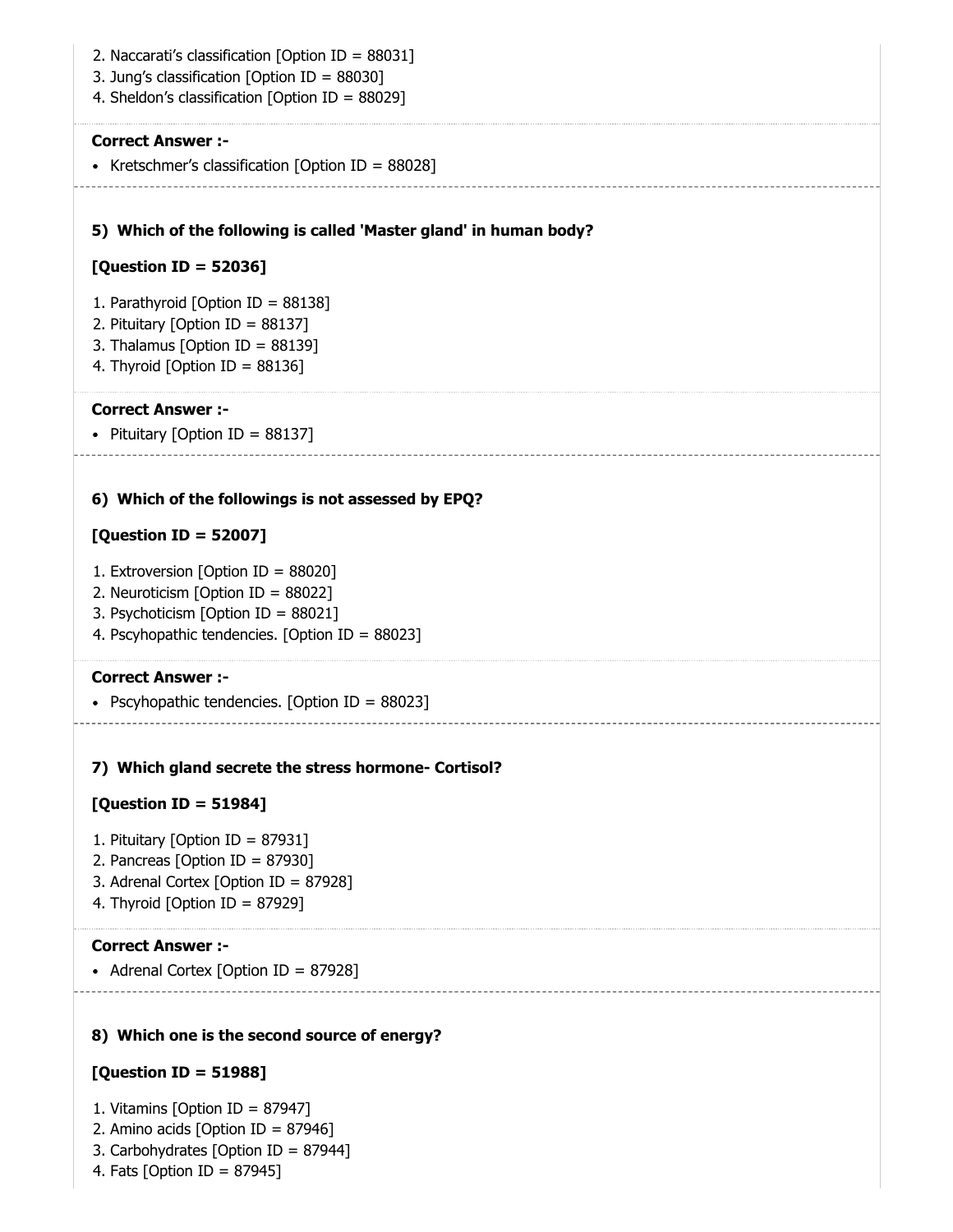## **9) Which one is the example of sesamoid bone:** • Fats  $[Option ID = 87945]$ **[Question ID = 51987]** 1. Mandible [Option ID =  $87943$ ] 2. Cranium [Option ID = 87942] 3. Patella [Option ID = 87940] 4. Humerus [Option ID = 87941] **Correct Answer :-**

• Patella [Option ID = 87940]

### **10) Which joint is the largest weight bearing joint in the body?**

### **[Question ID = 52044]**

- 1. Elbow joint [Option ID = 88169]
- 2. Hip joint  $[Option ID = 88168]$
- 3. Knee joint [Option ID = 88170]
- 4. Ankle joint [Option ID = 88171]

#### **Correct Answer :-**

• Hip joint [Option ID =  $88168$ ]

### **11) Which brain structure connects the brain and spinal cord.**

### **[Question ID = 51985]**

- 1. Medulla [Option ID = 87932]
- 2. Brain stem [Option ID = 87933]
- 3. Hypothalamus [Option ID = 87935]
- 4. Thalamus [Option ID = 87934]

### **Correct Answer :-**

Brain stem [Option ID = 87933]

### **12) Which band represents actin?**

### **[Question ID = 51981]**

- 1. Z [Option ID = 87918]
- 2. A [Option ID = 87917]
- 3. I [Option ID = 87916] 4. M [Option ID = 87919]

### **Correct Answer :-**

• I [Option ID = 87916]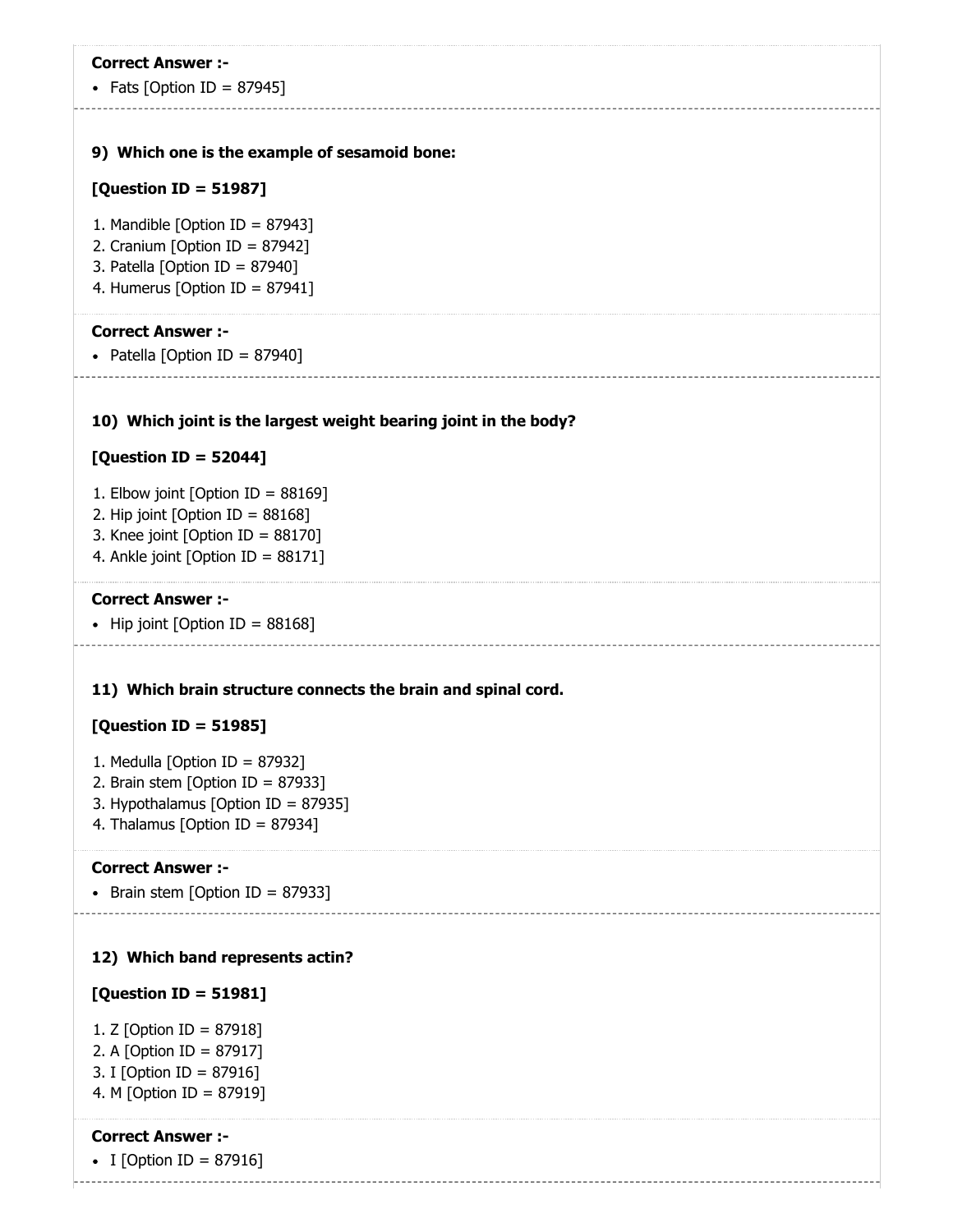### **13) Which country is number one in terms of obesity?**

### **[Question ID = 51983]**

- 1. Australia [Option ID = 87925]
- 2. USA [Option ID = 87924]
- 3. India [Option ID = 87927]
- 4. United Kingdom [Option ID = 87926]

### **Correct Answer :-**

 $\bullet$  USA [Option ID = 87924]

### **14) Which country has the most gold medals in Winter Olympic History?**

### **[Question ID = 52022]**

- 1. Austria [Option ID = 88082]
- 2. USA [Option ID = 88081]
- 3. Norway [Option ID =  $88083$ ]
- 4. Germany [Option ID = 88080]

### **Correct Answer :-**

• USA [Option ID =  $88081$ ]

### **15) Which is the best method to calculate fat% :**

### **[Question ID = 52000]**

- 1. BMI [Option ID = 87992]
- 2. Skinfold thickness [Option ID = 87995]
- 3. WHR [Option ID = 87993]
- 4. BMR [Option ID = 87994]

### **Correct Answer :-**

• Skinfold thickness [Option ID = 87995]

### **16) Which is the power plant of the cell?**

### **[Question ID = 51986]**

- 1. Lysosomes [Option ID = 87939]
- 2. Ribosome [Option ID = 87936]
- 3. Nucleolus [Option ID = 87938]
- 4. Mitochondria [Option ID = 87937]

### **Correct Answer :-**

• Mitochondria [Option ID = 87937]

**17) Where are the headquarters of the International Olympics Committee located?**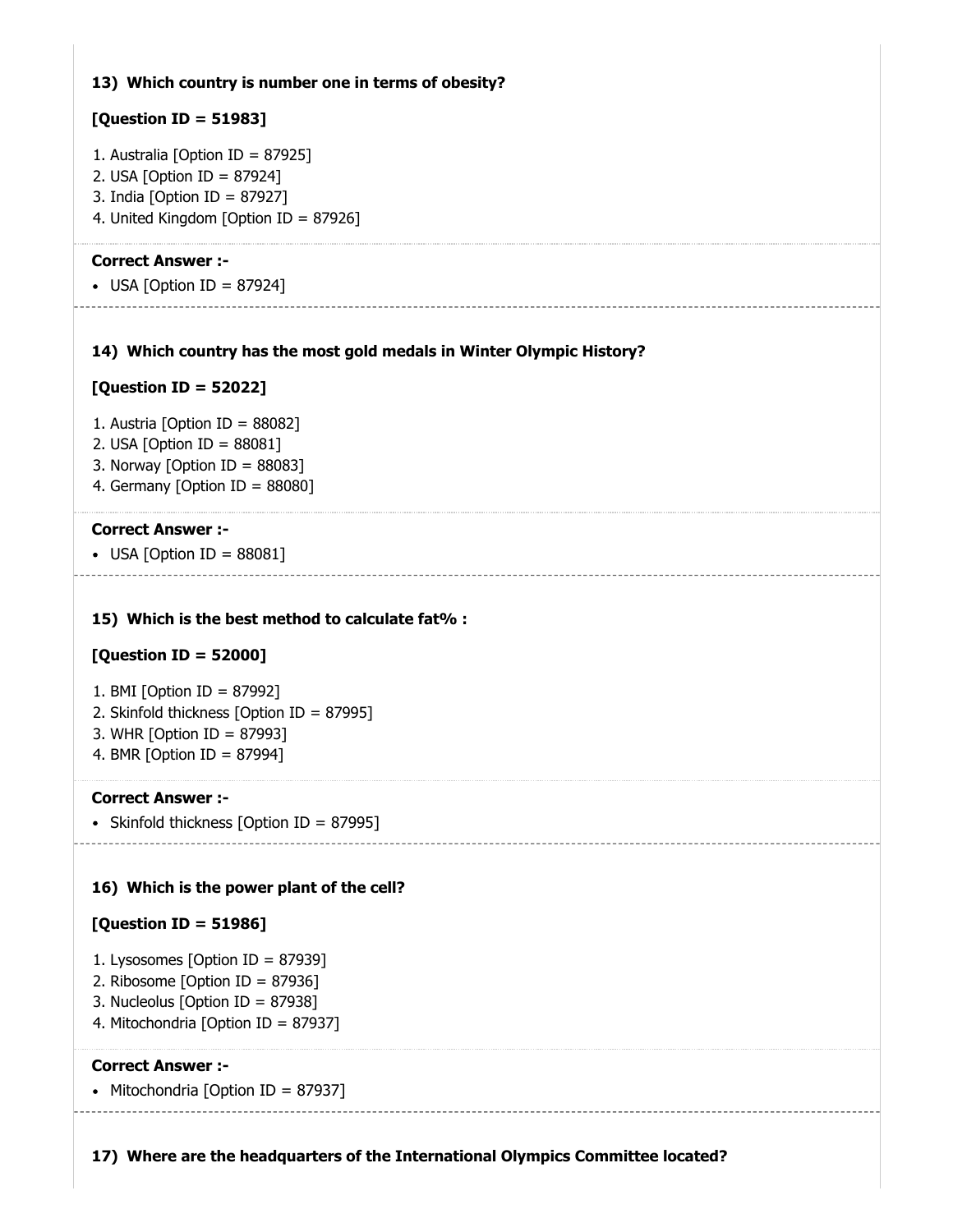### **[Question ID = 52041]**

- 1. Italy [Option ID = 88156]
- 2. Belgium [Option ID = 88158]
- 3. France [Option ID = 88159]
- 4. Switzerland [Option ID = 88157]

#### **Correct Answer :-**

• Switzerland [Option ID =  $88157$ ]

#### **18) An individual achieve his maximum growth in ……………… stage.**

### **[Question ID = 52002]**

- 1. Adulthood [Option ID = 88000]
- 2. Adolescent [Option ID = 88003]
- 3. Infancy [Option ID = 88002]
- 4. Childhood [Option ID = 88001]

### **Correct Answer :-**

• Adolescent  $[Option ID = 88003]$ 

### **19) Corrosive acid has spilled into a co-worker's eyes, resulting in Severe pain. What should you do first?**

### **[Question ID = 52019]**

- 1. Keep eyes open and flood them with water for 15 minutes [Option ID = 88069]
- 2. Allow tears to flush out the chemicals [Option ID =  $88068$ ]
- 3. Pour water into eyes for about 5 minutes [Option ID = 88070]
- 4. Cover both eyes with dressings and immediately obtain medical aid [Option ID = 88071]

### **Correct Answer :-**

- Keep eyes open and flood them with water for 15 minutes [Option ID =  $88069$ ]
	-

### **20) Harvard step test is a test for measuring**

### **[Question ID = 51969]**

- 1. Leg strength [Option ID = 87868]
- 2. Agility [Option ID = 87870]
- 3. Cardio vascular endurance [Option ID = 87869]
- 4. Speed of movement [Option ID = 87871]

### **Correct Answer :-**

• Cardio vascular endurance [Option ID = 87869]

### **21) Our hair and nails contain**

**[Question ID = 52028]**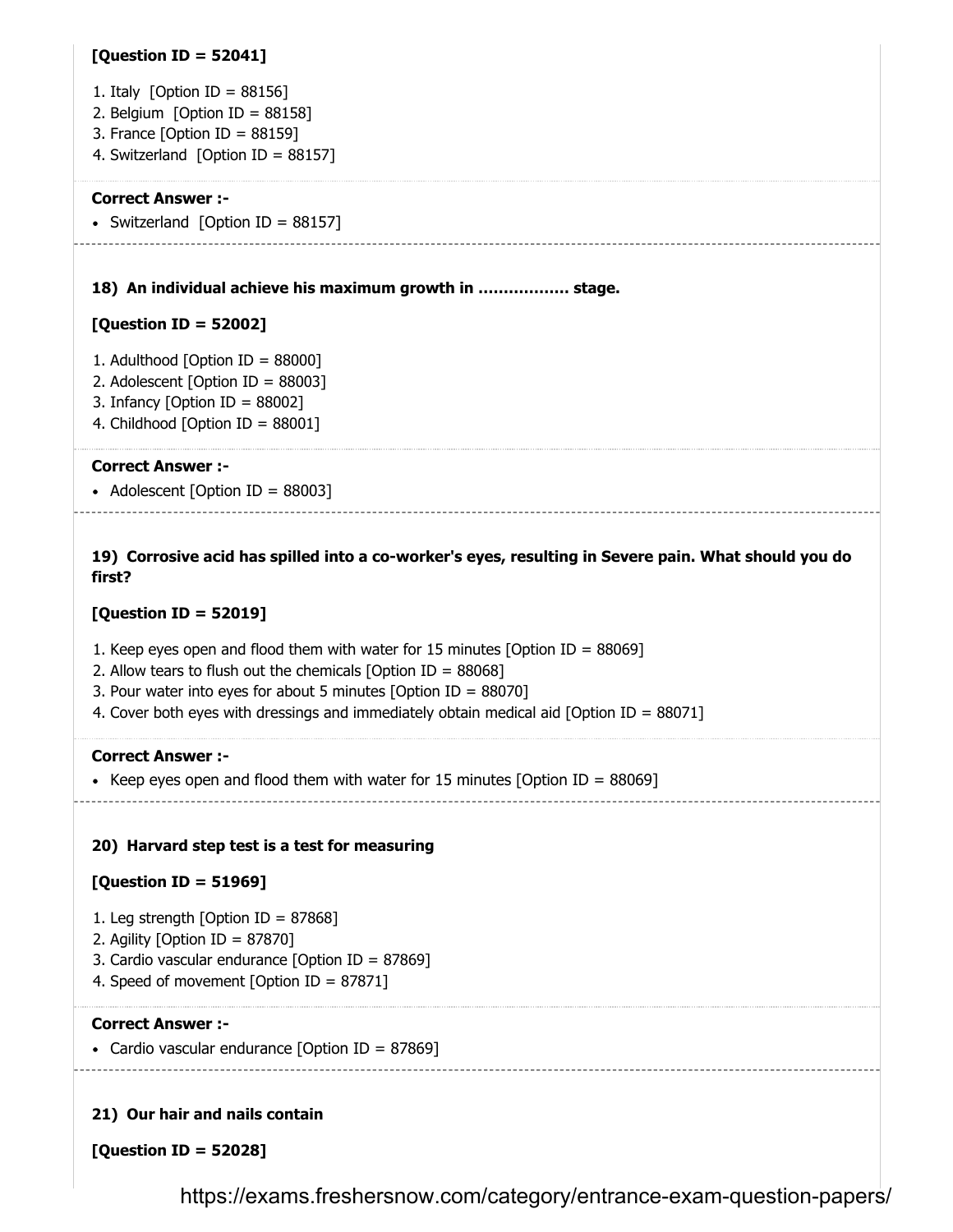| 1. Phosphorus [Option ID = 88107]<br>2. Protein [Option ID = $88104$ ]<br>3. Chlorine [Option ID = $88106$ ]<br>4. Calcium [Option ID = $88105$ ]                                                                                                                                                                                                   |
|-----------------------------------------------------------------------------------------------------------------------------------------------------------------------------------------------------------------------------------------------------------------------------------------------------------------------------------------------------|
| <b>Correct Answer :-</b><br>• Protein [Option ID = $88104$ ]                                                                                                                                                                                                                                                                                        |
| 22) When catching a ball, your hands knows when to grasp because                                                                                                                                                                                                                                                                                    |
| [Question ID = 52030]                                                                                                                                                                                                                                                                                                                               |
| 1. Afferent signals inform your hand that the ball is about to make contact [Option ID = $88115$ ]<br>2. Your parasympathetic nervous system is active [Option ID = $88112$ ]<br>3. Alpha waves are being generated by your brain [Option ID = $88113$ ]<br>4. Participating muscles receive efferent signals from the brain [Option ID = $88114$ ] |
|                                                                                                                                                                                                                                                                                                                                                     |
| <b>Correct Answer :-</b><br>• Participating muscles receive efferent signals from the brain [Option ID = $88114$ ]                                                                                                                                                                                                                                  |
| 23) When designing training programs the following should be considered:                                                                                                                                                                                                                                                                            |
| [Question ID = 51993]                                                                                                                                                                                                                                                                                                                               |
| 1. Boyel's principle [Option ID = 87967]<br>2. Principle of progressive overload [Option ID = $87966$ ]<br>3. The all-or-none principle [Option ID = $87964$ ]<br>4. The fick principle [Option ID = 87965]                                                                                                                                         |
| <b>Correct Answer :-</b>                                                                                                                                                                                                                                                                                                                            |
| • Principle of progressive overload [Option ID = 87966]                                                                                                                                                                                                                                                                                             |
| 24) Dick Fosbury who invented the 'Fosbury Flop' style in high jump event belongs to                                                                                                                                                                                                                                                                |
| [Question ID = 52038]                                                                                                                                                                                                                                                                                                                               |
| 1. Ukraine [Option ID = $88147$ ]<br>2. USA [Option ID = $88144$ ]<br>3. Russia [Option ID = $88146$ ]<br>4. England [Option ID = 88145]                                                                                                                                                                                                            |
| <b>Correct Answer :-</b><br>• USA [Option ID = $88144$ ]                                                                                                                                                                                                                                                                                            |
|                                                                                                                                                                                                                                                                                                                                                     |
| 25) Profuse sweating during strenuous physical activity causes the loss of                                                                                                                                                                                                                                                                          |
| [Question ID = 51960]                                                                                                                                                                                                                                                                                                                               |
| 1. Glycogen [Option ID = $87835$ ]<br>2. Potassium [Option ID = $87833$ ]<br>3. Sodium chloride [Option ID = 87832]                                                                                                                                                                                                                                 |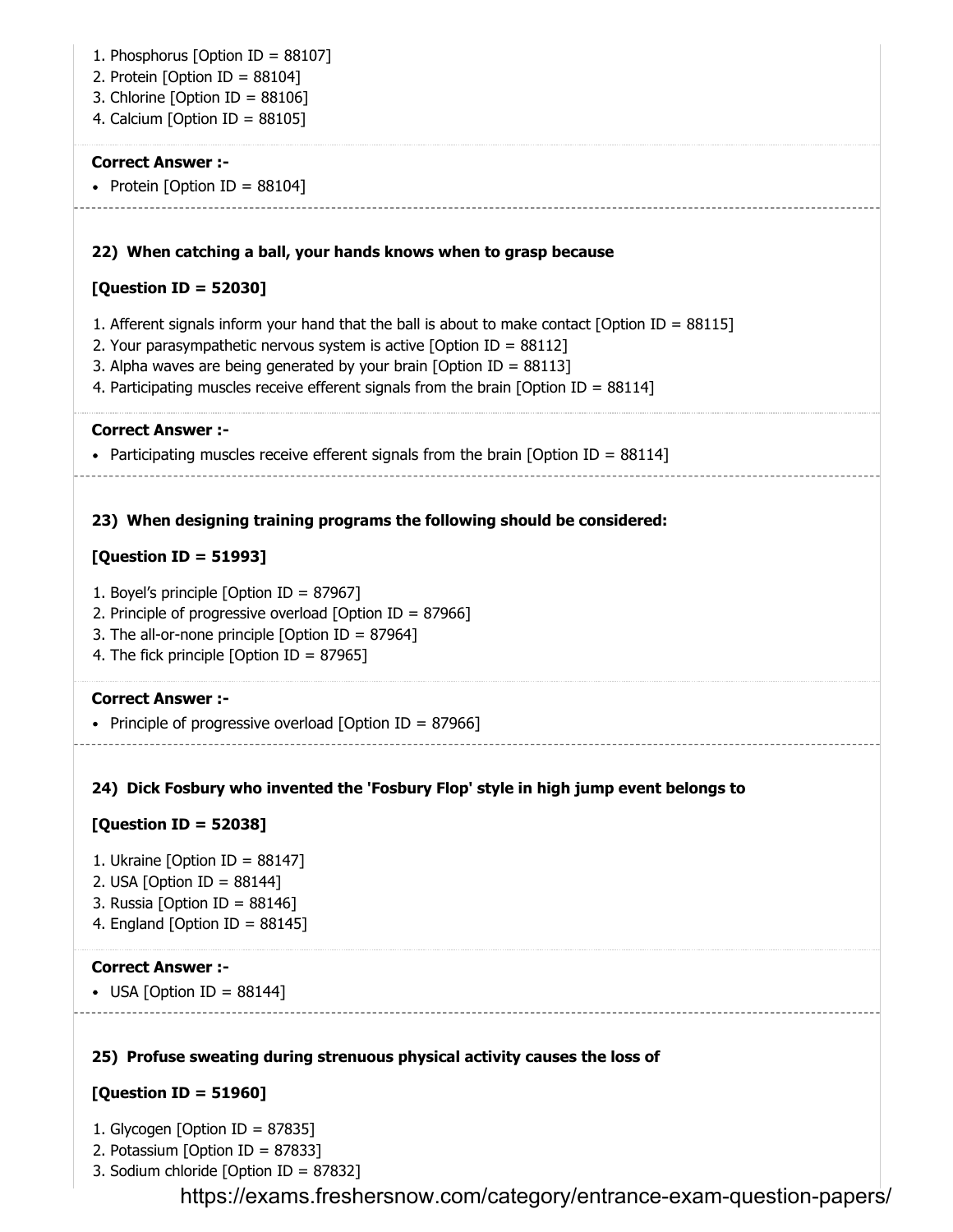4. Calcium [Option ID =  $87834$ ]

#### **Correct Answer :-**

• Sodium chloride [Option ID = 87832]

**26) A disease that spread from one generation to another is known as:**

### **[Question ID = 52045]**

- 1. Dificiency disease [Option ID = 88175]
- 2. Contageous disease [Option ID = 88173]
- 3. Communicable disease [Option ID = 88172]
- 4. Colitis [Option ID = 88174]

#### **Correct Answer :-**

• Colitis [Option ID =  $88174$ ]

### **27) "Sudirman cup" is related to which sport?**

### **[Question ID = 52055]**

- 1. Hockey [Option ID = 88212]
- 2. Badminton [Option ID = 88215]
- 3. Lawn Tennis [Option ID = 88214]
- 4. Table Tennis [Option ID = 88213]

### **Correct Answer :-**

• Badminton [Option ID =  $88215$ ]

**28) "You can take horse to the water but you can not make it to drink" Maxim signifies which law of learning.**

### **[Question ID = 52015]**

- 1. Law of choice of stimulus [Option ID = 88055]
- 2. Law of effect  $[Option ID = 88052]$
- 3. Law of exercise [Option ID = 88054]
- 4. Law of readiness [Option ID =  $88053$ ]

#### **Correct Answer :-**

• Law of readiness [Option ID =  $88053$ ]

### **29) Manika Batra won gold medal in Commonwealth Games 2018 in \_\_\_\_\_\_\_\_\_\_.**

### **[Question ID = 52039]**

- 1. Shooting [Option ID = 88149]
- 2. Wrestling [Option ID = 88150]
- 3. Boxing [Option ID = 88151]
- 4. Table Tennis [Option ID = 88148]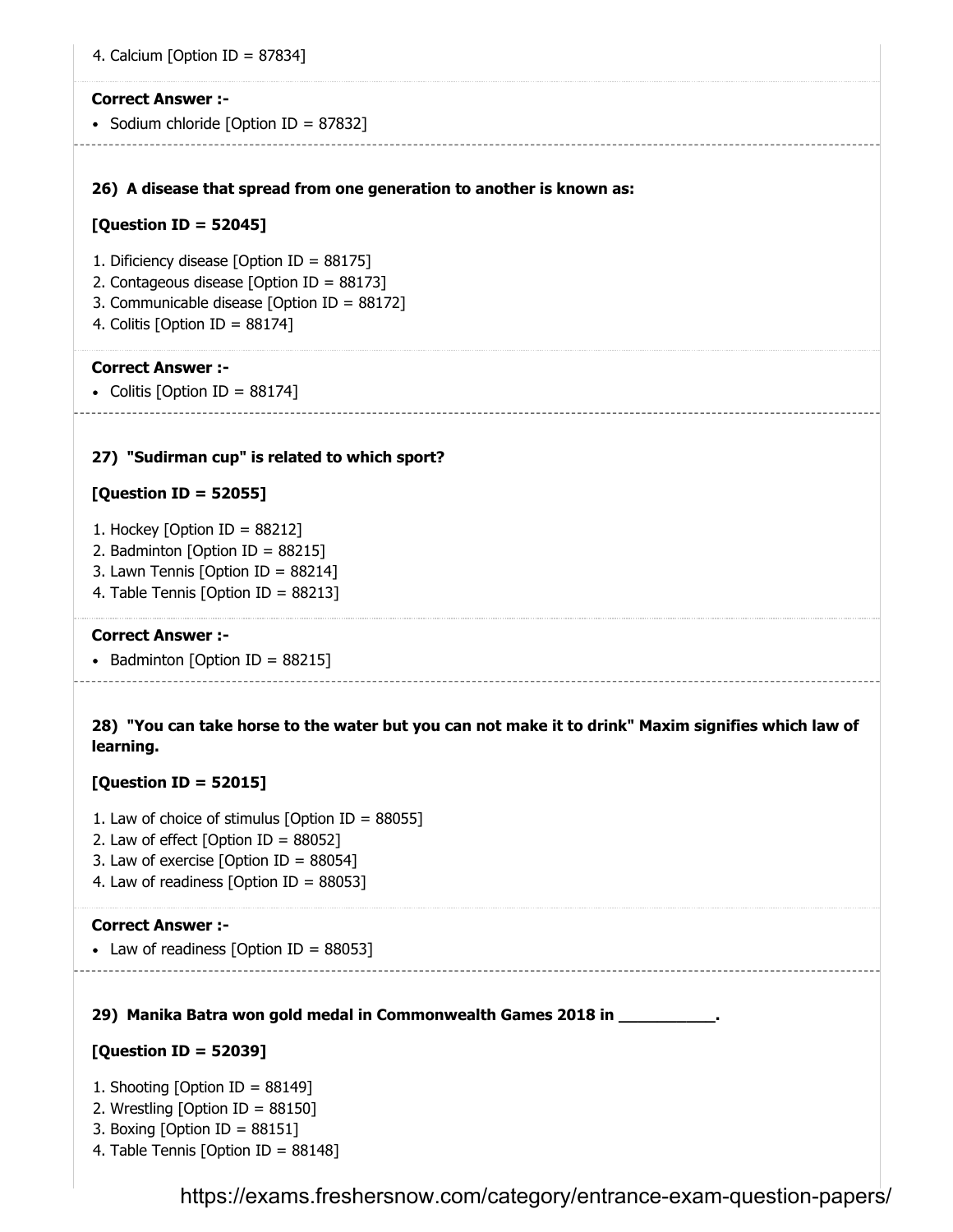• Table Tennis [Option ID =  $88148$ ]

**30) During prolonged exercise, the preferred energy source for skeleton muscle is:**

### **[Question ID = 51980]**

- 1. Plasma fatty acid [Option ID = 87913]
- 2. Plasma glucose [Option ID = 87912]
- 3. Muscle triglycerides [Option ID = 87914]
- 4. Muscle glycogen [Option ID = 87915]

### **Correct Answer :-**

• Plasma fatty acid  $[Option ID = 87913]$ 

### **31) Trypsin helps in the digestion of**

### **[Question ID = 51967]**

- 1. Vitamins [Option ID = 87860]
- 2. Protein [Option ID =  $87862$ ]
- 3. Carbohydrates [Option ID = 87863]
- 4. Fats [Option ID = 87861]

### **Correct Answer :-**

• Protein [Option ID = 87862]

### **32) Body composition is:**

### **[Question ID = 51997]**

- 1. Fat [Option ID = 87980]
- 2. Muscle and fat [Option ID = 87981]
- 3. Muscle, fat and bone [Option ID = 87982]
- 4. Muscle, fat, bone and water [Option ID = 87983]

### **Correct Answer :-**

```
• Muscle, fat and bone [Option ID = 87982]
```
### **33) According to Freud the best age for socialization of a child?**

### **[Question ID = 52046]**

- 1. 12 years [Option ID = 88179]
- 2. 8 years [Option ID = 88178]
- 3. 3 years [Option ID = 88176]
- 4. 5 years [Option ID = 88177]

### **Correct Answer :-**

• 5 years [Option ID =  $88177$ ]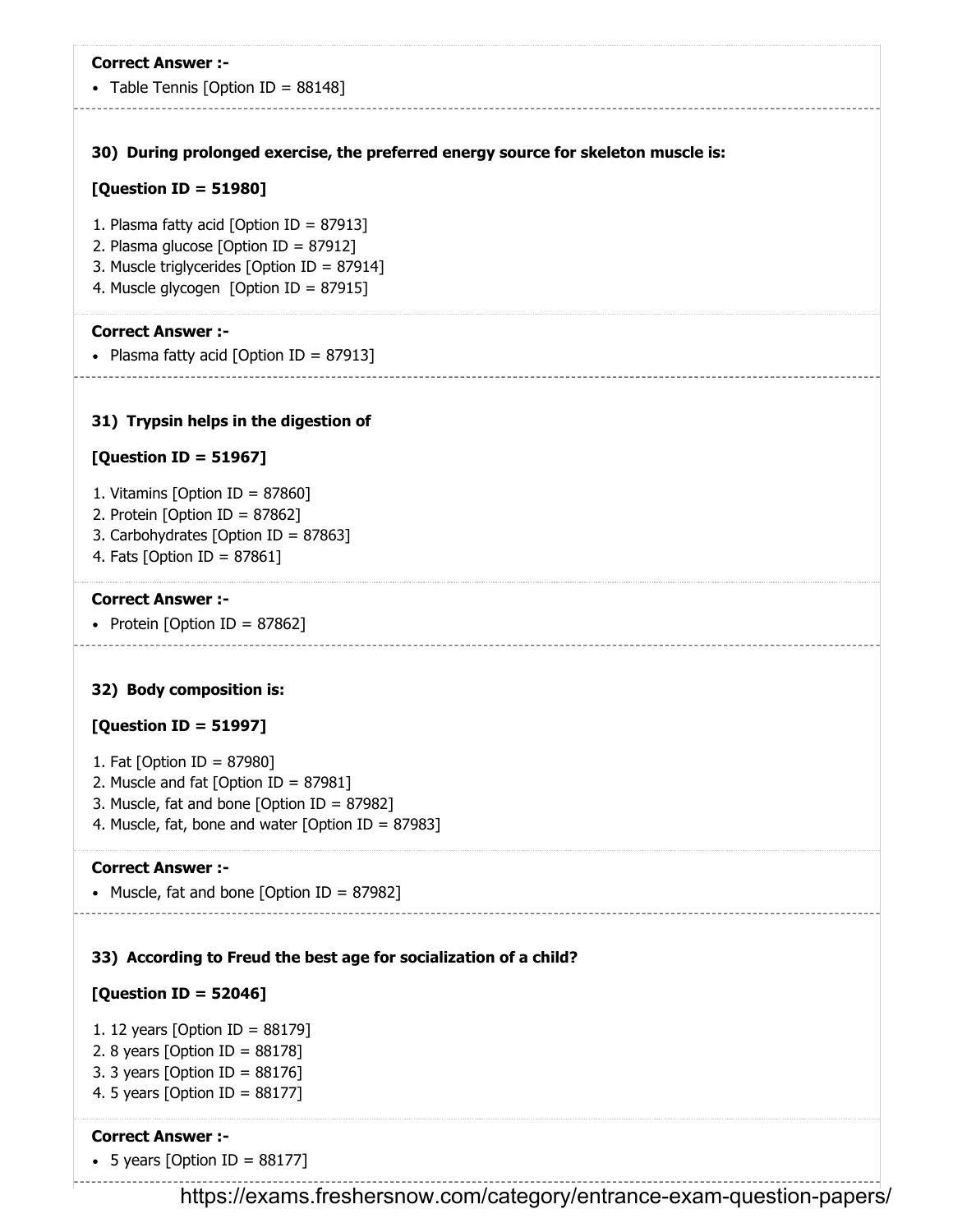### **34) Knox test is skill test for**

### **[Question ID = 52042]**

- 1. Hockey [Option ID =  $88160$ ]
- 2. Tennis [Option ID =  $88163$ ]
- 3. Volleyball [Option ID = 88162]
- 4. Basketball [Option ID = 88161]

### **Correct Answer :-**

• Basketball [Option ID =  $88161$ ]

### **35) Individualized zones of optimal functioning model is used for**

### **[Question ID = 52008]**

- 1. Anxiety [Option ID = 88024]
- 2. Stress [Option ID = 88026]
- 3. Personality [Option ID = 88027]
- 4. Anger [Option ID = 88025]

### **Correct Answer :-**

• Anxiety [Option ID =  $88024$ ]

### **36) From the viewpoint of psychology, 'sympathy' is**

### **[Question ID = 51962]**

- 1. an emotion [Option ID =  $87841$ ]
- 2. a general innate tendency [Option ID = 87842]
- 3. a reflex action [Option ID = 87843]
- 4. an instinct [Option ID =  $87840$ ]

### **Correct Answer :-**

• an instinct [Option ID =  $87840$ ]

**37) From the viewpoint of Sociology, which of the following factors are the most important one in the development of human personality?** 

### **[Question ID = 52014]**

- 1. Money [Option ID = 88048]
- 2. Literature [Option ID = 88050]
- 3. Culture [Option ID = 88051]
- 4. Art [Option ID = 88049]

### **Correct Answer :-**

• Culture [Option ID =  $88051$ ]

**38) "Excited situation of a person is emotion", who made this statement?**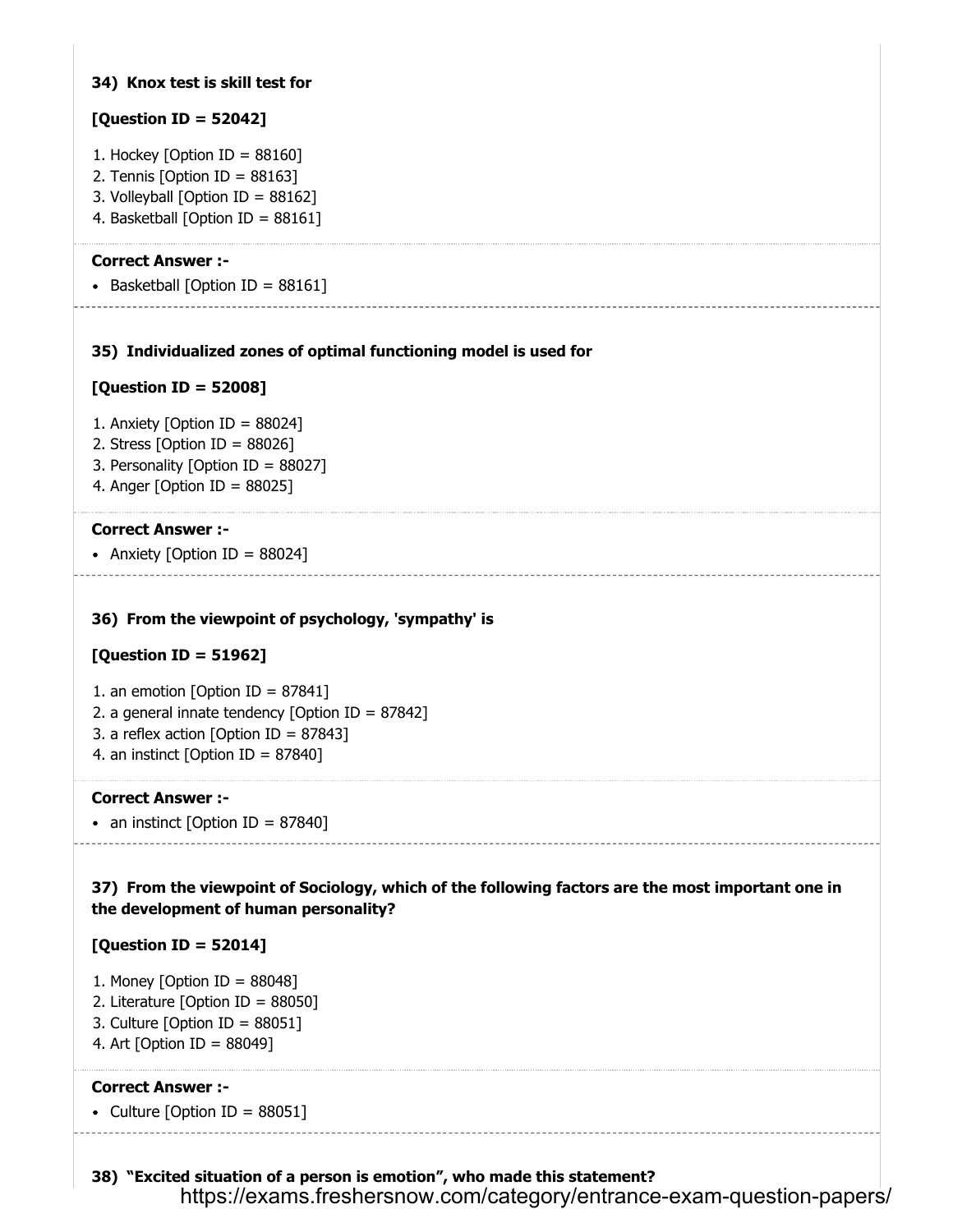### **[Question ID = 52048]**

- 1. Skinner [Option ID = 88187]
- 2. Derver [Option ID =  $88186$ ]
- 3. Woodworth [Option ID = 88184]
- 4. Jarseeled [Option ID = 88185]

#### **Correct Answer :-**

• Woodworth [Option ID = 88184]

**39) \_\_\_\_\_\_\_\_\_ refers to the team of three officials who are tasked with the responsibility to review the on-fields referee's decisions by watching video replays**

#### **[Question ID = 52017]**

-------------------------------

1. VAR [Option ID = 88060] 2. VVR [Option ID = 88063] 3. VCR [Option ID = 88061] 4. VOR [Option ID = 88062]

#### **Correct Answer :-**

• VAR  $[Option ID = 88060]$ 

**40) \_\_\_\_\_\_\_\_ is the apex institution involved in the planned and coordinated development of the teacher education system in the country.**

### **[Question ID = 52031]**

- 1. XSEED [Option ID = 88118]
- 2. UGC [Option ID = 88116]
- 3. NCTE [Option ID = 88119]
- 4. NCERT [Option ID = 88117]

#### **Correct Answer :-**

• NCTE [Option ID =  $88119$ ]

### **41) \_\_\_\_\_\_\_\_\_\_\_ is the water soluble Vitamin.**

### **[Question ID = 52037]**

- 1. Vitamin E [Option ID =  $88142$ ]
- 2. Vitamin B [Option ID =  $88141$ ]
- 3. Vitamin K [Option ID = 88143]
- 4. Vitamin A [Option ID = 88140]

#### **Correct Answer :-**

• Vitamin B [Option ID =  $88141$ ]

### **42) Apparatus to measure fat percentage in body is?**

**[Question ID = 52020]**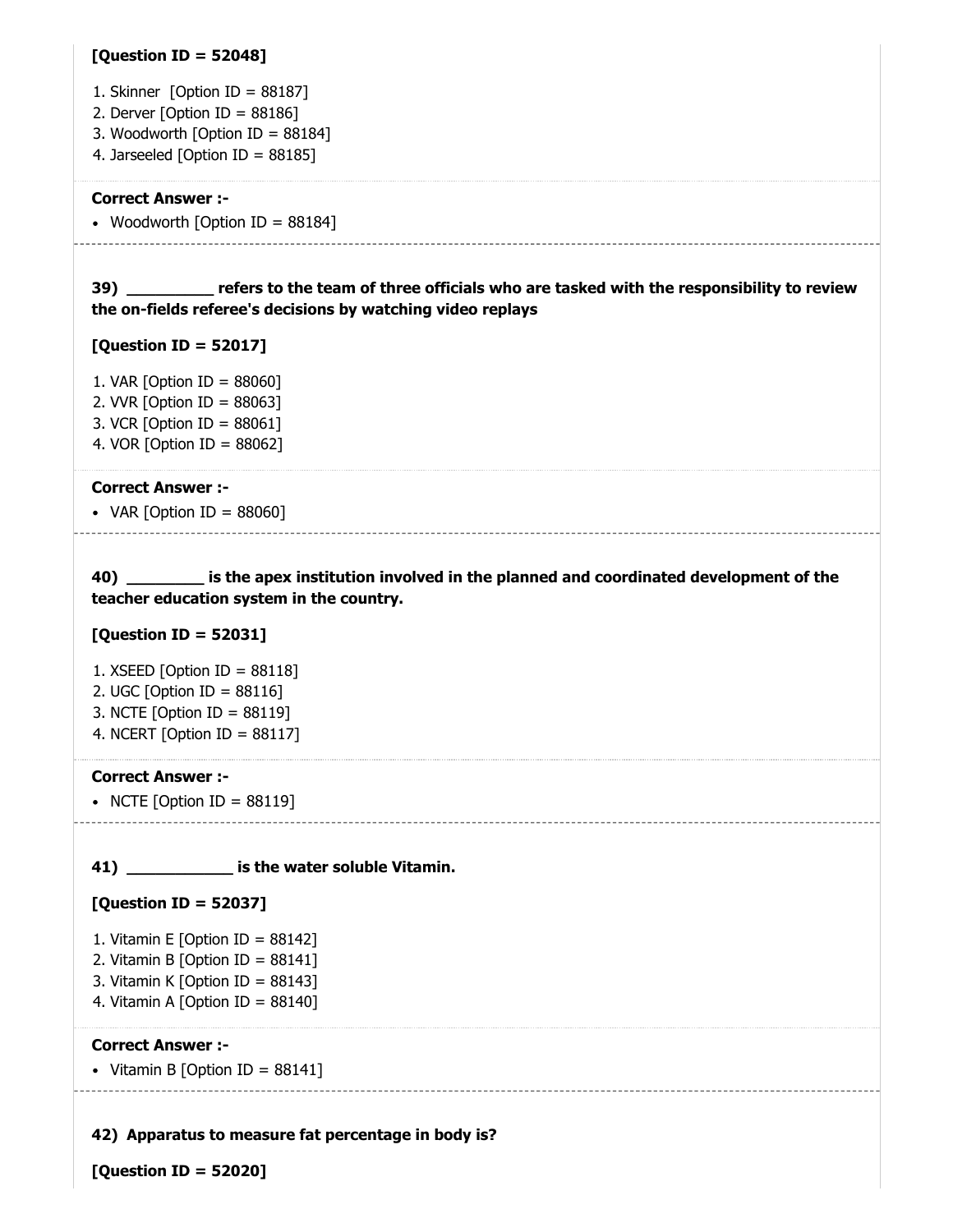**43) First step of budget preparation is 44) Who amongst the following are found to be most agile** 1. Anthropometer [Option ID = 88072] 2. Tensiometer [Option ID = 88073] 3. Flexomeasure [Option ID = 88075] 4. Skinfold Caliper [Option ID = 88074] **Correct Answer :-** • Skinfold Caliper [Option ID = 88074] **[Question ID = 51971]** 1. estimate expenditure [Option ID = 87877] 2. planning [Option ID = 87878] 3. to search income [Option ID = 87876] 4. facilities and personnel [Option ID = 87879] **Correct Answer :-** • planning  $[Option ID = 87878]$ 

### **[Question ID = 51968]**

- 1. Gymnasts [Option ID = 87865]
- 2. Divers [Option ID = 87867]
- 3. Swimmers [Option ID = 87866]
- 4. High Jumper Athlete [Option ID = 87864]

#### **Correct Answer :-**

• Gymnasts [Option ID = 87865]

**45) Who had made this definition of physical fitness, "physical fitness is the ability to face the present and future challenges of life with great success".**

### **[Question ID = 52050]**

- 1. Carpowich [Option ID =  $88194$ ]
- 2. Don Hoskins [Option ID = 88192]
- 3. David. R. Lams [Option ID = 88193]
- 4. Careton [Option ID =  $88195$ ]

### **Correct Answer :-**

• David. R. Lams  $[Option ID = 88193]$ 

### **46) Who has played the most important role to give modern life to Olympic games?**

### **[Question ID = 52054]**

1. J.P Thomas [Option ID = 88209] 2. Macale [Option ID = 88211]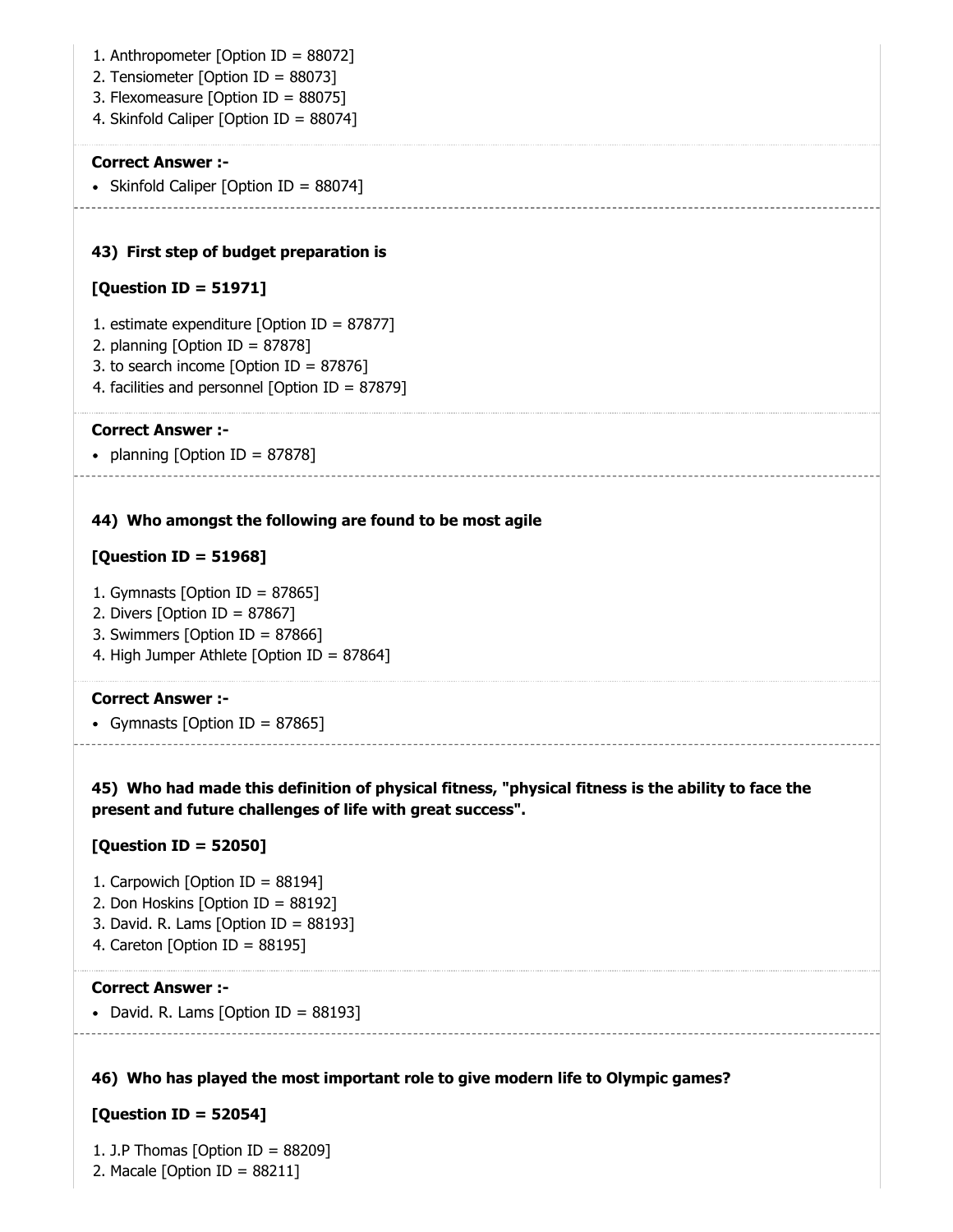3. Baron Pierre de Cubertin [Option ID = 88208]

4. T.P Nun [Option ID = 88210]

#### **Correct Answer :-**

• Baron Pierre de Cubertin [Option ID = 88208]

### **47) Who had mentioned these three objectives of physical education? Health, use of leisure time and moral character**

### **[Question ID = 52049]**

- 1. Book Walter [Option ID = 88189]
- 2. H Clark [Option ID = 88188]
- 3. Leslie [Option ID = 88191]
- 4. Hetherington [Option ID = 88190]

### **Correct Answer :-**

• Book Walter [Option ID =  $88189$ ]

#### **48) In which activity lactic acid system is activated?**

### **[Question ID = 51976]**

- 1. 100 mts [Option ID = 87896]
- 2. 20 km walk [Option ID = 87899]
- 3. 400 mts [Option ID = 87897]
- 4. 10,000 mts [Option ID = 87898]

### **Correct Answer :-**

• 100 mts [Option ID = 87896]

### **49) Gas-exchange process occurs at:**

### **[Question ID = 51998]**

- 1. Capillaries [Option ID = 87986]
- 2. Alveoli [Option ID = 87987]
- 3. Heart [Option ID = 87984]
- 4. Bronchioles [Option ID = 87985]

#### **Correct Answer :-**

• Alveoli [Option ID = 87987]

### **50) How many gold medals did India won in Commonwealth Games 2018?**

### **[Question ID = 51978]**

1. 23 [Option ID = 87906] 2. 26 [Option ID = 87905] 3. 25 [Option ID = 87904] 4. 20 [Option ID = 87907]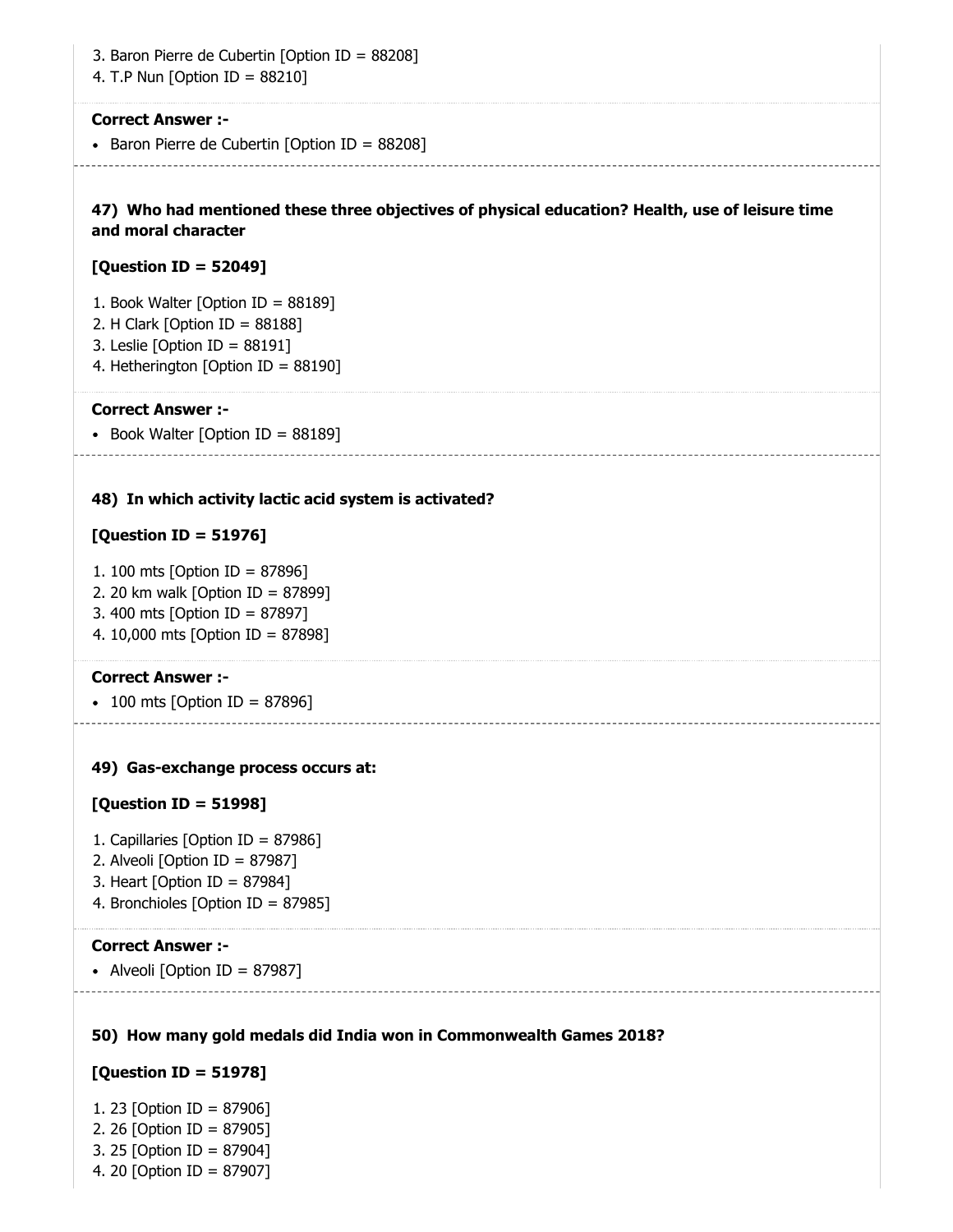| <b>Correct Answer :-</b>                                              |
|-----------------------------------------------------------------------|
| • 26 [Option ID = 87905]                                              |
| 51) How much of oxygen human organism is composed of:                 |
|                                                                       |
| [Question ID = 51982]                                                 |
| 1.80% [Option ID = 87923]<br>2. 70% [Option ID = 87920]               |
| 3. 60% [Option ID = 87921]                                            |
| 4. 65% [Option ID = 87922]                                            |
| <b>Correct Answer :-</b>                                              |
| • 80% [Option ID = 87923]                                             |
|                                                                       |
| 52) How many test items are there in AAPHER motor fitness test?       |
| [Question ID = 52040]                                                 |
| 1. 5 [Option ID = $88152$ ]                                           |
| 2. 4 [Option ID = 88154]<br>3. 3 [Option ID = 88155]                  |
| 4. 6 [Option ID = 88153]                                              |
| <b>Correct Answer :-</b>                                              |
| • 6 [Option ID = 88153]                                               |
|                                                                       |
| 53) Atoms combine to form _____.                                      |
| [Question ID = 51994]                                                 |
| 1. Molecule [Option ID = $87970$ ]                                    |
| 2. Cells [Option ID = $87968$ ]                                       |
| 3. Organ [Option ID = 87971]                                          |
|                                                                       |
| 4. Tissue [Option ID = $87969$ ]                                      |
| <b>Correct Answer :-</b>                                              |
| • Molecule [Option ID = 87970]                                        |
|                                                                       |
| 54) Id, ego and superego factors theory was given by $-$              |
| [Question ID = $52012$ ]                                              |
| 1. Sigmund Freud [Option ID = 88040]                                  |
| 2. Alfred [Option ID = $88042$ ]<br>3. Skinner [Option ID = $88041$ ] |
| 4. Carls Rogers [Option ID = 88043]                                   |

• Sigmund Freud [Option ID =  $88040$ ]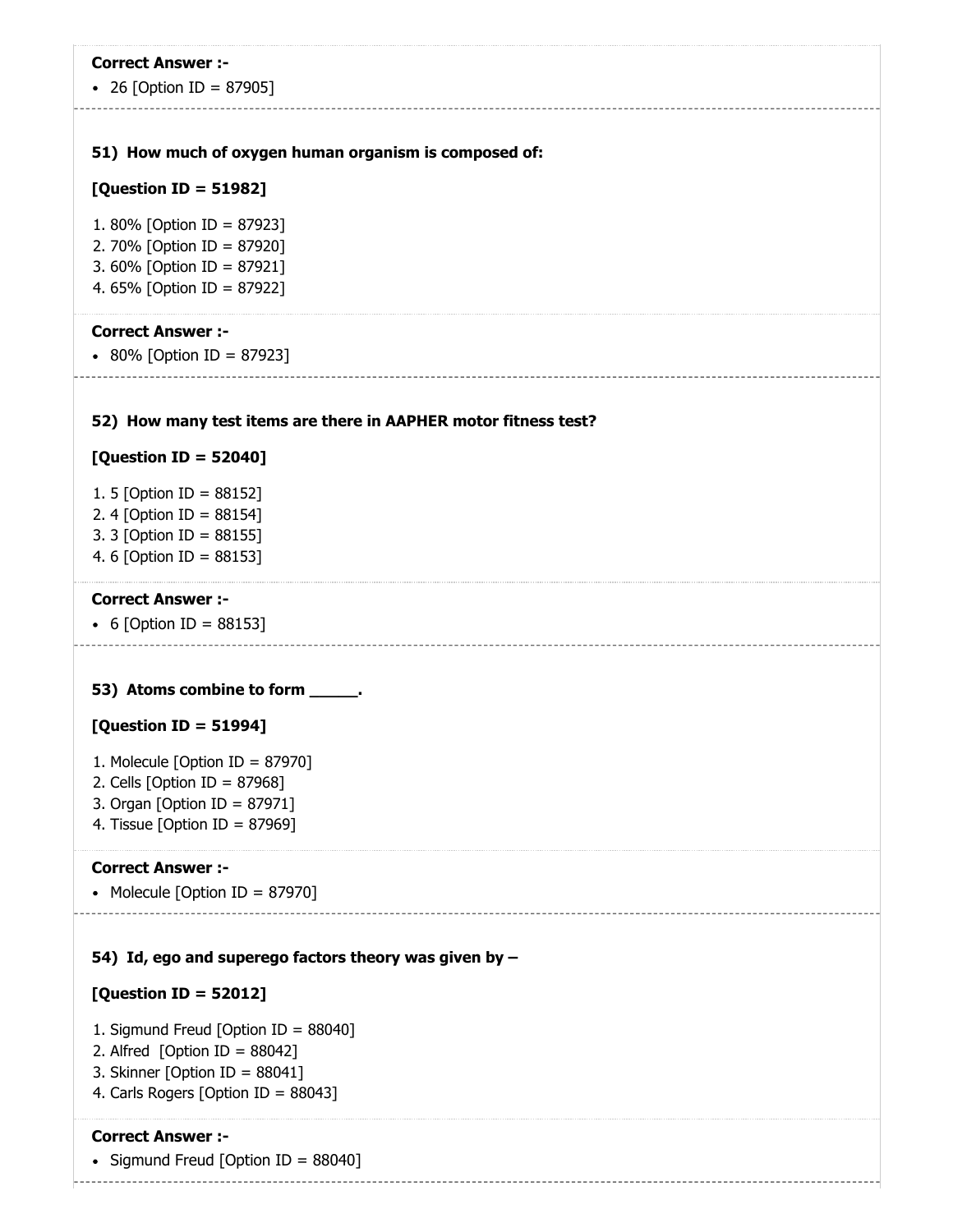### **55) In the school setting the major channel of publicity for the physical education programmes is**

### **[Question ID = 51963]**

- 1. Teachers [Option ID =  $87844$ ]
- 2. Students [Option ID = 87845]
- 3. Intramurals [Option ID = 87847]
- 4. Advertisement [Option ID = 87846]

#### **Correct Answer :-**

• Intramurals  $[Option ID = 87847]$ \_\_\_\_\_\_\_\_\_\_\_\_\_\_\_\_\_\_\_\_\_\_\_\_

### **56) In the technical terms, muscle pull is known as**

#### **[Question ID = 51974]**

- 1. Abrasion [Option ID = 87890]
- 2. Sprain [Option ID = 87888]
- 3. Contusion [Option ID = 87891]
- 4. Strain [Option ID = 87889]

#### **Correct Answer :-**

• Strain [Option ID = 87889]

### **57) Due to lack of vitamin C which one of the disease from the following could occur?**

### **[Question ID = 52053]**

- 1. Night blindness [Option ID = 88204]
- 2. Scurvy [Option ID =  $88206$ ]
- 3. Osteomalacia [Option ID = 88205]
- 4. Anemia [Option ID = 88207]

#### **Correct Answer :-**

• Scurvy [Option ID =  $88206$ ]

**58) Choose the right word from the following to fill the blank space. "\_\_\_\_\_\_\_ is the range of movement of joints"**

#### **[Question ID = 52052]**

- 1. Flexibility [Option ID = 88202]
- 2. Agility [Option ID = 88200]
- 3. Velocity [Option ID = 88203]
- 4. Endurance [Option ID = 88201]

#### **Correct Answer :-**

• Flexibility [Option ID =  $88202$ ]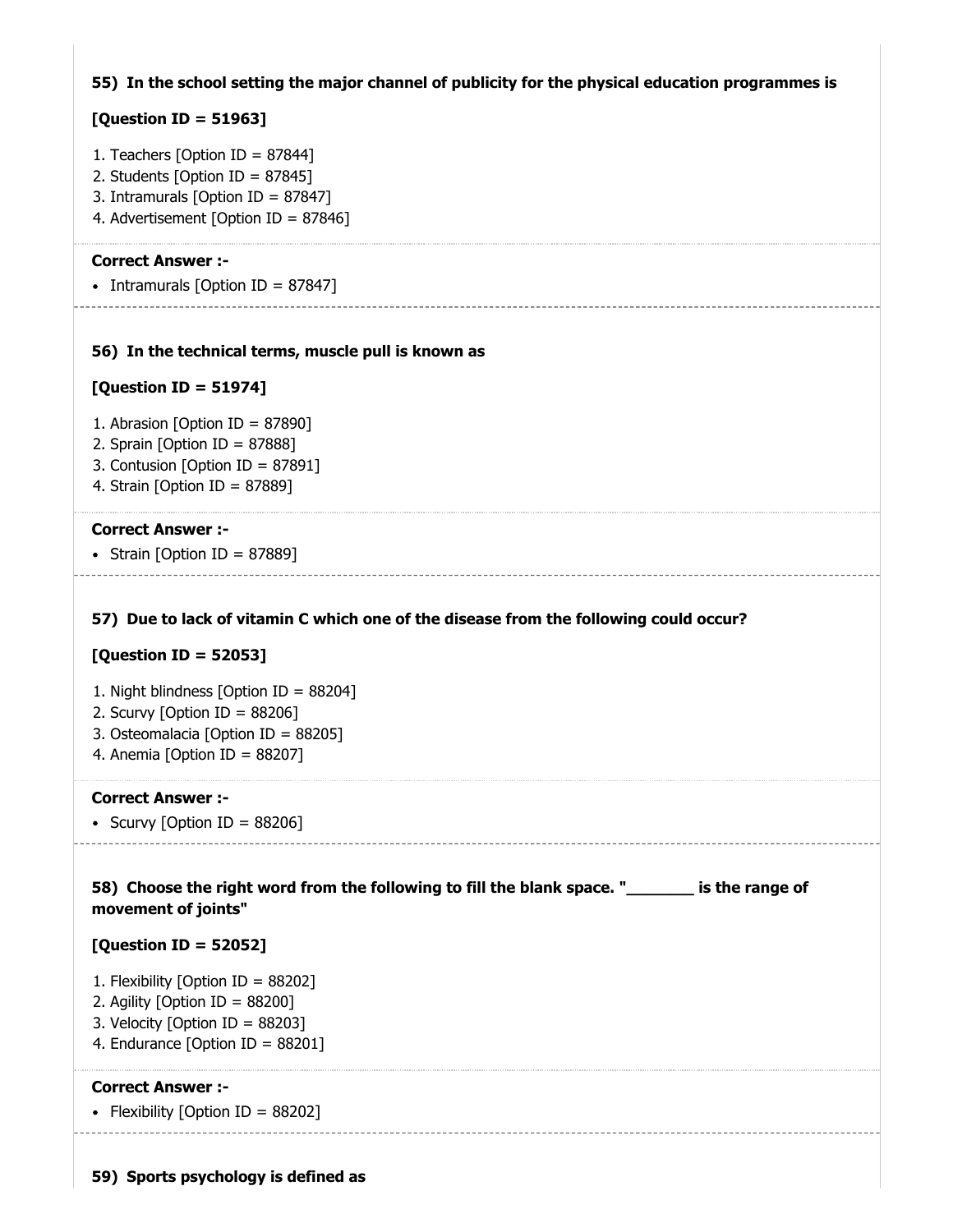### **[Question ID = 52001]**

- 1. Study of mind of sports person [Option ID = 87997]
- 2. Study of behaviour of sports person [Option ID = 87996]
- 3. Study of character of sports person [Option ID = 87998]
- 4. Study of consciousness of sports person [Option ID = 87999]

#### **Correct Answer :-**

• Study of behaviour of sports person [Option ID = 87996]

. . . . . . . . . . . . . . . . . .

### **60) Aparna Popat is a famous Indian**

### **[Question ID = 51979]**

- 1. Hockey player [Option ID = 87908]
- 2. Cricket player [Option ID = 87910]
- 3. Badminton player [Option ID = 87911]
- 4. Tennis player [Option ID = 87909]

#### **Correct Answer :-**

• Badminton player [Option ID = 87911]

### **61) Dynamometrer is used to measure**

### **[Question ID = 51959]**

- 1. Flexibility [Option ID = 87828]
- 2. Agility [Option ID = 87829]
- 3. Strength [Option ID = 87830]
- 4. Speed [Option ID = 87831]

### **Correct Answer :-**

• Strength [Option ID =  $87830$ ]

### **62) Dynamic strength is also known as**

### **[Question ID = 52051]**

- 1. Static strength [Option ID = 88196]
- 2. Isotonic strength [Option ID = 88197]
- 3. Strength endurance [Option ID = 88199]
- 4. Power [Option ID =  $88198$ ]

#### **Correct Answer :-**

• Isotonic strength  $[Option ID = 88197]$ 

### **63) Why should one prefer teaching over and above the other profession?**

### **[Question ID = 52025]**

1. For the love of teaching  $[Option ID = 88093]$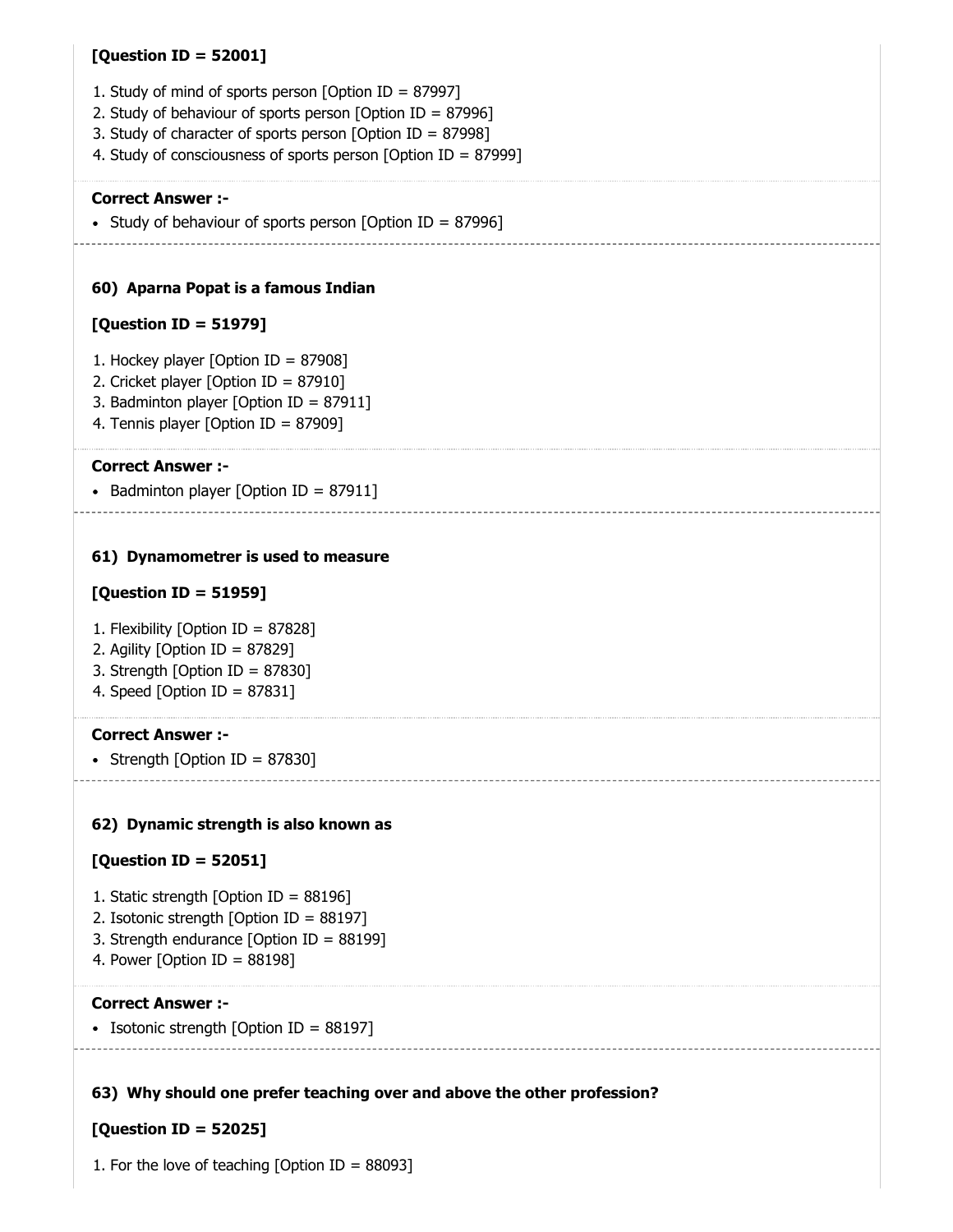- 2. For the mastery over the subject of teaching [Option ID =  $88094$ ]
- 3. For financial benefits [Option ID = 88095]
- 4. For the service to humanity [Option ID = 88092]

• For the service to humanity [Option ID =  $88092$ ]

### **64) Cerebrum is related to the**

#### **[Question ID = 52005]**

- 1. Heart [Option ID = 88013]
- 2. Lungs [Option ID = 88014]
- 3. Skin [Option ID = 88015]
- 4. Brain [Option ID = 88012]

#### **Correct Answer :-**

• Brain  $[Option ID = 88012]$ 

#### **65) Interval training is used for the development of**

### **[Question ID = 52047]**

- 1. Flexibility [Option ID = 88181]
- 2. Explosive strength [Option ID = 88182]
- 3. Agility [Option ID = 88180]
- 4. Endurance [Option ID = 88183]

### **Correct Answer :-**

• Endurance [Option ID =  $88183$ ]

## **66) Jacob weight is 72 kg and his height is 180cm. What will be the BMI of Jacob?**

### **[Question ID = 51999]**

1. 23.42 [Option ID = 87990] 2. 24.22 [Option ID = 87991] 3. 21.42 [Option ID = 87988] 4. 22.22 [Option ID = 87989]

#### **Correct Answer :-**

• 21.42 [Option ID = 87988]

### **67) What will you do as a teacher if the students do not attend your class ?**

### **[Question ID = 52027]**

- 1. Ignore the facts [Option ID = 88100]
- 2. Understand the reasons and try to remove them [Option ID = 88103]
- 3. Punish the students [Option ID = 88101]
- 4. Try to make teaching effective and interesting [Option ID = 88102]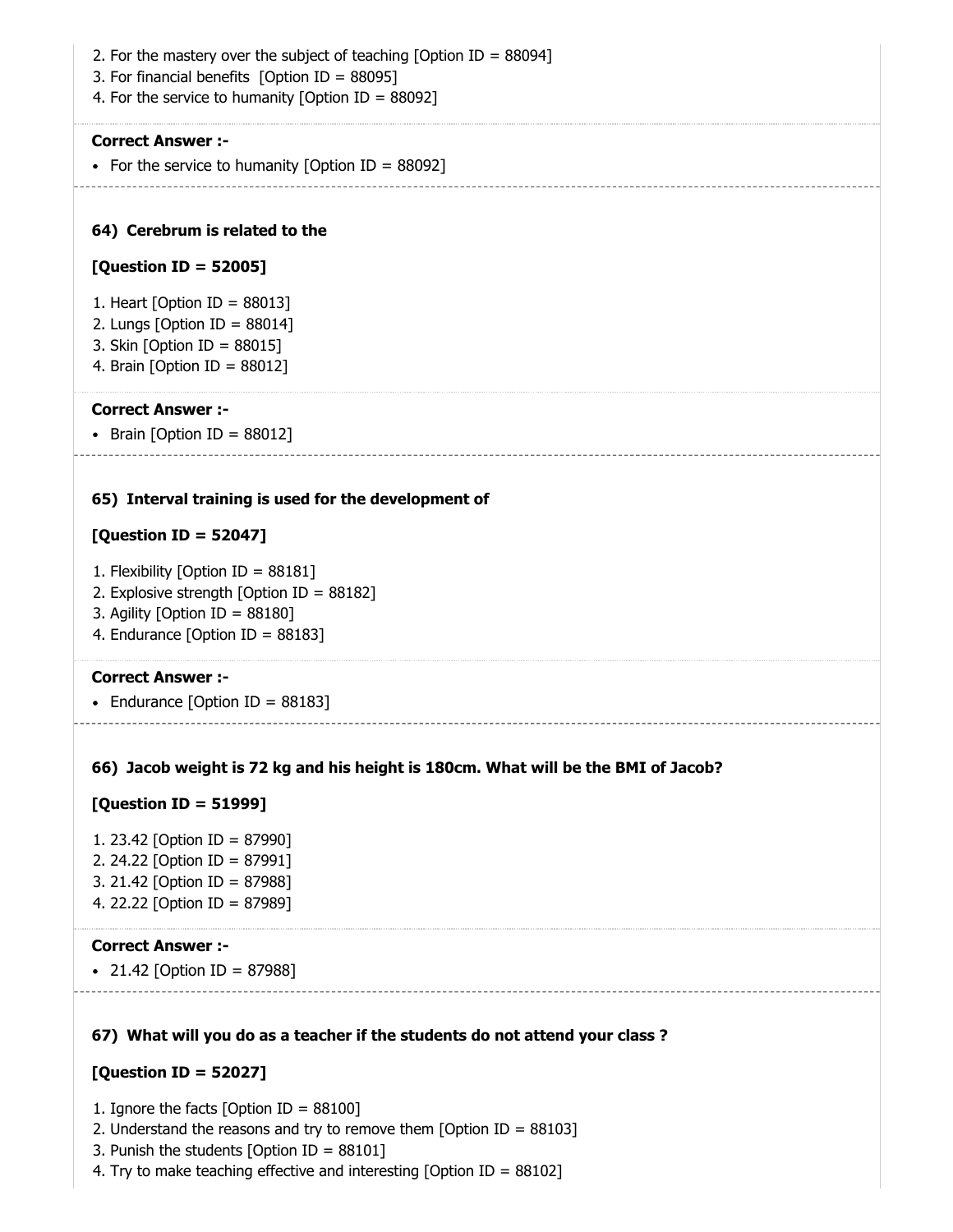| <b>Correct Answer :-</b><br>• Try to make teaching effective and interesting [Option ID = $88102$ ]                                                                                                                                                                                   |
|---------------------------------------------------------------------------------------------------------------------------------------------------------------------------------------------------------------------------------------------------------------------------------------|
| 68) What is the Golden Slam?                                                                                                                                                                                                                                                          |
| [Question ID = 52033]                                                                                                                                                                                                                                                                 |
| 1. Triple Crown plus Olympic Gold [Option ID = 88126]<br>2. Grand Slam plus Olympic Silver [Option ID = 88127]<br>3. Grand Slam plus Olympic Gold [Option ID = 88124]<br>4. Super Slam plus Olympic Gold [Option ID = 88125]                                                          |
| <b>Correct Answer :-</b><br>• Grand Slam plus Olympic Gold [Option ID = 88124]                                                                                                                                                                                                        |
| 69) What is the best way for a teacher to resolve the problems in a class?                                                                                                                                                                                                            |
| [Question ID = 52032]                                                                                                                                                                                                                                                                 |
| 1. Depends on one's own opinion [Option ID = $88121$ ]<br>2. Use the view that principal gives [Option ID = $88123$ ]<br>3. Think on suggestions offered by the children and implement the good ones [Option ID = 88122]<br>4. Ask for other teacher's opinion [Option ID = $88120$ ] |
| <b>Correct Answer :-</b><br>• Think on suggestions offered by the children and implement the good ones [Option ID = 88122]                                                                                                                                                            |
| 70) Physical activity is basically a                                                                                                                                                                                                                                                  |
| <b>[Question ID = 51973]</b>                                                                                                                                                                                                                                                          |
| 1. Biological necessity [Option ID = 87886]<br>2. Psychological tendency [Option ID = 87885]<br>3. Social attribute [Option ID = 87884]<br>4. Philosophical concept [Option ID = 87887]                                                                                               |
| <b>Correct Answer :-</b><br>Biological necessity [Option ID = $87886$ ]                                                                                                                                                                                                               |
| 71) Hypothalamus is located in                                                                                                                                                                                                                                                        |
| [Question ID = $52011$ ]                                                                                                                                                                                                                                                              |
| 1. Midbrain [Option ID = 88037]<br>2. Kidney [Option ID = $88036$ ]<br>3. Thorax [Option ID = $88038$ ]<br>4. Forebrain [Option ID = 88039]                                                                                                                                           |

• Forebrain [Option ID = 88039]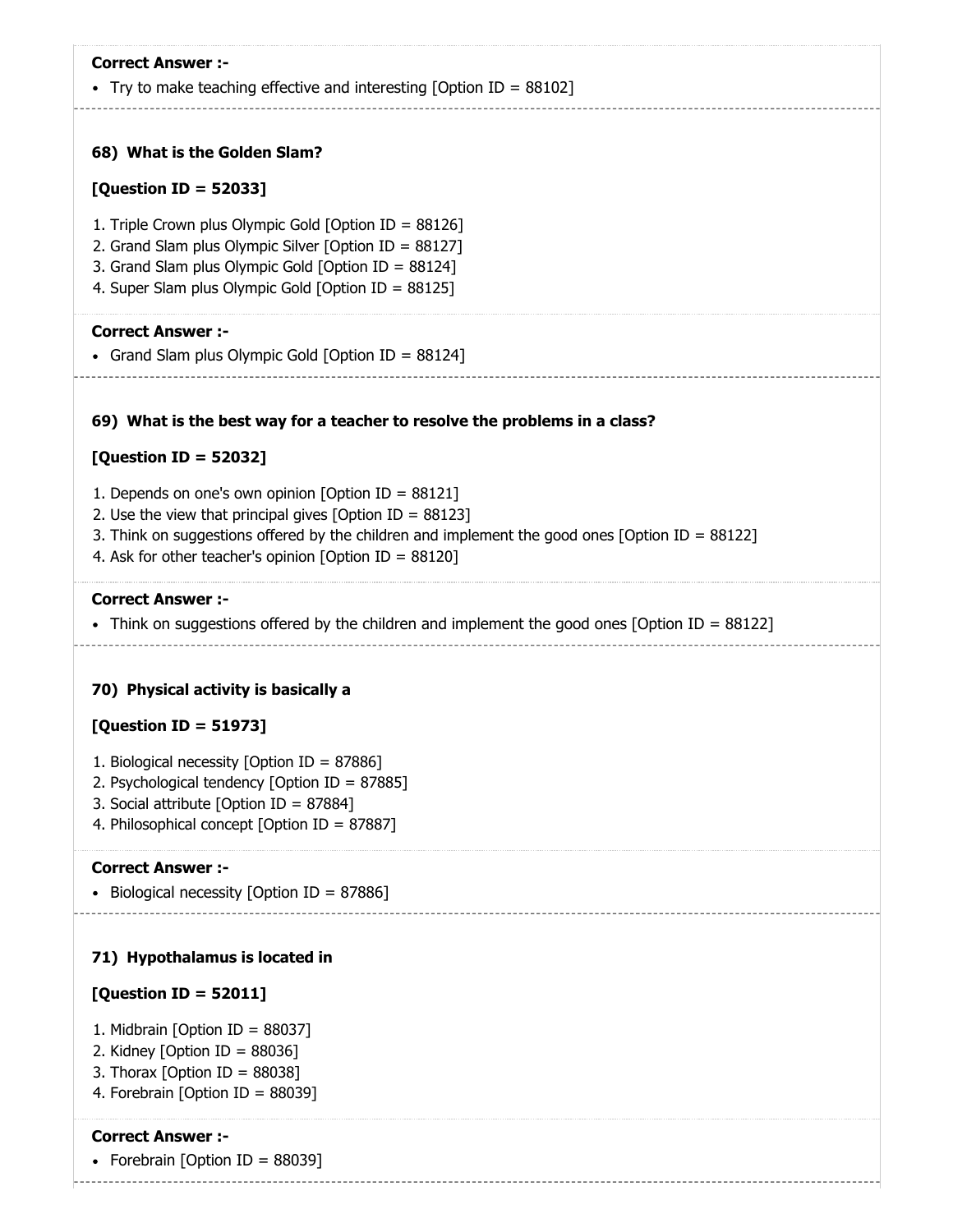### **72) Jaffer Iqubal is related to which sport?**

### **[Question ID = 52056]**

- 1. Hockey [Option ID =  $88218$ ]
- 2. Badminton [Option ID = 88217]
- 3. Weight lifting [Option ID = 88219]
- 4. Athletics [Option ID = 88216]

### **Correct Answer :-**

• Hockey [Option ID =  $88218$ ]

### **73) The waist size of Kamat is 30 inches and his hips circumfrence is 38 inches. Calculate his WHR.**

### **[Question ID = 52016]**

1. 0.68 inches. [Option ID = 88056] 2. 0.90 inches. [Option ID = 88059] 3. 0.78 inches. [Option ID = 88057] 4. 0.88 inches. [Option ID = 88058]

### **Correct Answer :-**

 $\bullet$  0.68 inches. [Option ID = 88056]

### **74) The 2024 Olympic games is numbered as**

### **[Question ID = 52057]**

- 1. xxxiv olympic games [Option ID = 88223]
- 2. xxxiii olympic games [Option ID = 88222]
- 3. xxxi olympic games [Option ID = 88221]
- 4. xxx olympic games [Option ID = 88220]

### **Correct Answer :-**

xxxiii olympic games [Option ID = 88222]

### **75) The longest muscle in the body is**

### **[Question ID = 51958]**

- 1. Pectoralis Major [Option ID = 87826]
- 2. Sartorius [Option ID = 87827]
- 3. Deltoid [Option ID = 87824]
- 4. Illopsoas [Option ID = 87825]

### **Correct Answer :-**

• Sartorius [Option ID = 87827]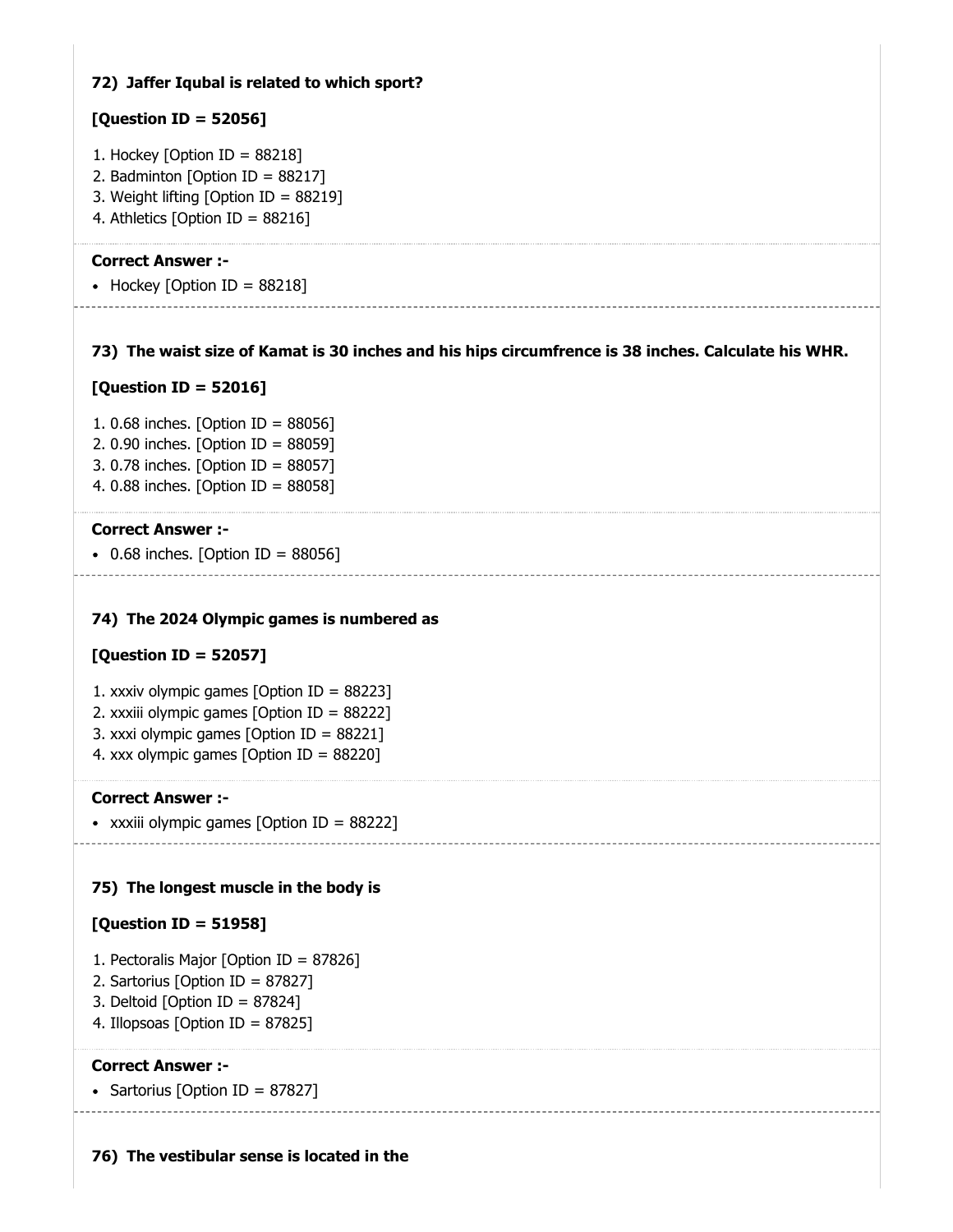### **[Question ID = 52006]**

- 1. Ear [Option ID = 88019]
- 2. Eyes  $[Option ID = 88018]$
- 3. Nose [Option ID = 88017]
- 4. Skin [Option ID = 88016]

#### **Correct Answer :-**

• Ear [Option ID =  $88019$ ]

### **77) The curriculum is a major factor in?**

### **[Question ID = 52026]**

- 1. Affecting the student behaviour [Option ID =  $88099$ ]
- 2. The arising of less disciplinary problems [Option ID = 88097]
- 3. The development and maintenance of a good learning environment [Option ID = 88098]
- 4. The development of student interest [Option ID = 88096]

#### **Correct Answer :-**

The development and maintenance of a good learning environment [Option ID =  $88098$ ]

### **78) The knot used to tie a bandage is known as**

### **[Question ID = 51965]**

- 1. Half hitch [Option ID = 87854]
- 2. Granny knot [Option ID = 87853]
- 3. Clove hitch [Option ID = 87852]
- 4. Reef knot [Option ID = 87855]

### **Correct Answer :-**

• Reef knot [Option ID = 87855]

### **79) The most important consideration in selecting the sports equipments**

### **[Question ID = 51961]**

- 1. Quality [Option ID = 87839]
- 2. Source  $[Option ID = 87837]$
- 3. Utility [Option ID = 87838]
- 4. Price [Option ID = 87836]

#### **Correct Answer :-**

• Quality [Option ID = 87839]

**80) The difference between the oxygen required to support a given exercise intensity and the actual oxygen consumption at the start of exercise is known as:**

**[Question ID = 51991]**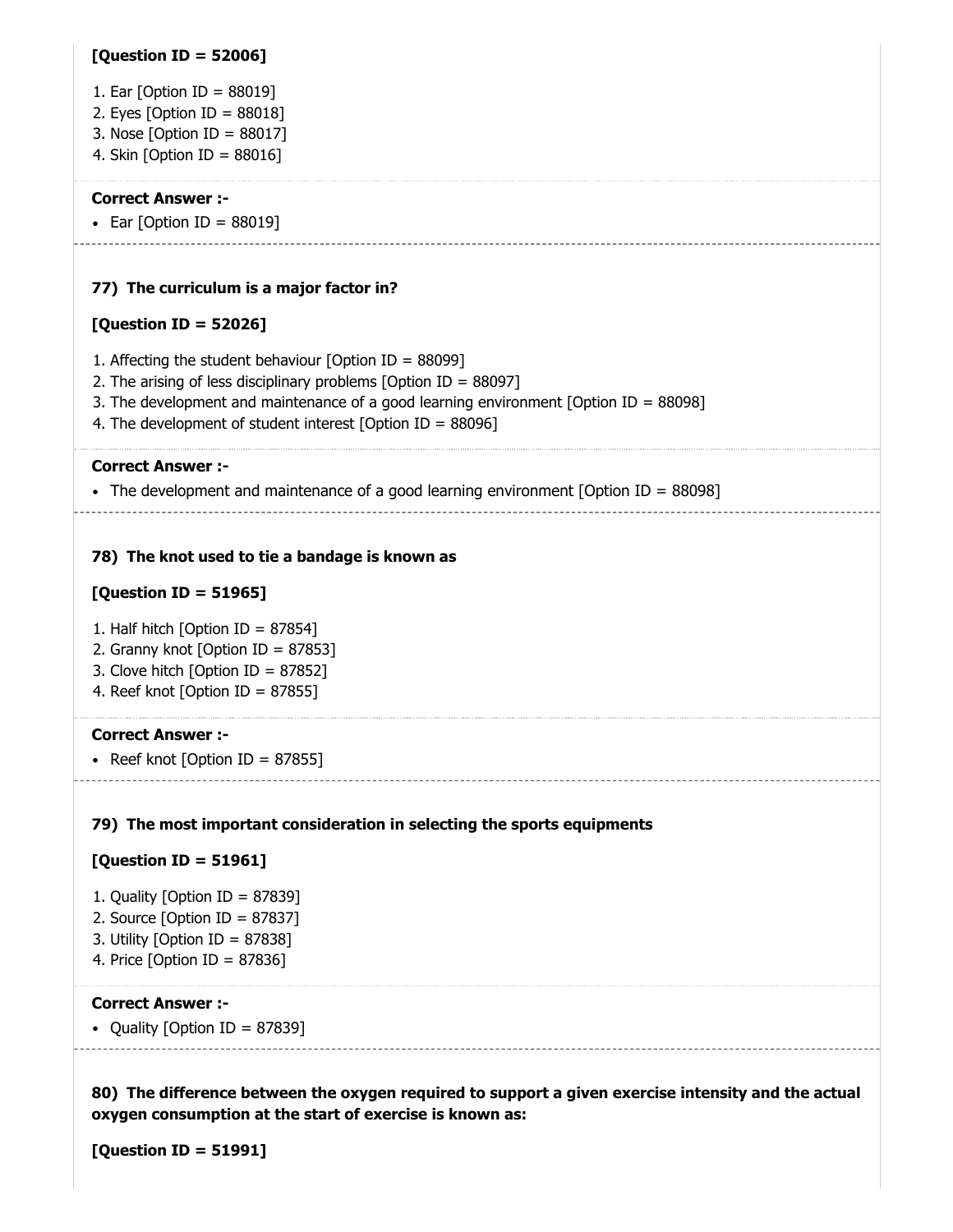- 1. Oxygen deficit [Option ID = 87956]
- 2. EPOC [Option ID = 87957]
- 3. Lactate threshold [Option ID = 87958]
- 4. Maximum oxygen update [Option ID = 87959]

• Oxygen deficit [Option ID = 87956]

### **81) The Fartlek Training' is used best to develop**

### **[Question ID = 52029]**

- 1. Flexibility [Option ID = 88108]
- 2. Endurance [Option ID = 88110]
- 3. Strength [Option ID = 88109]
- 4. Speed [Option ID = 88111]

### **Correct Answer :-**

• Endurance  $[Option ID = 88110]$ 

### **82) The muscle which round in shape and has three parts is:**

### **[Question ID = 51996]**

- 1. Vastus group of muscle [Option ID = 87977]
- 2. Deltoid [Option ID = 87978]
- 3. Tricep [Option ID = 87976]
- 4. Biceps [Option ID = 87979]

### **Correct Answer :-**

• Deltoid [Option ID = 87978]

### **83) The neurotransmitter released at the neuromuscular junction of a motor unit is always:**

### **[Question ID = 51989]**

- 1. Cyclic AMP [Option ID = 87951]
- 2. Norepinephrine [Option ID = 87948]
- 3. Epinephrine [Option ID = 87949]
- 4. Acetylcholine [Option ID = 87950]

### **Correct Answer :-**

• Acetylcholine [Option ID = 87950]

### **84) The back thigh muscles are also known as**

### **[Question ID = 51970]**

- 1. Quadriceps [Option ID = 87875]
- 2. Gluteal [Option ID = 87873]
- 3. Gastrocnemius [Option ID = 87874]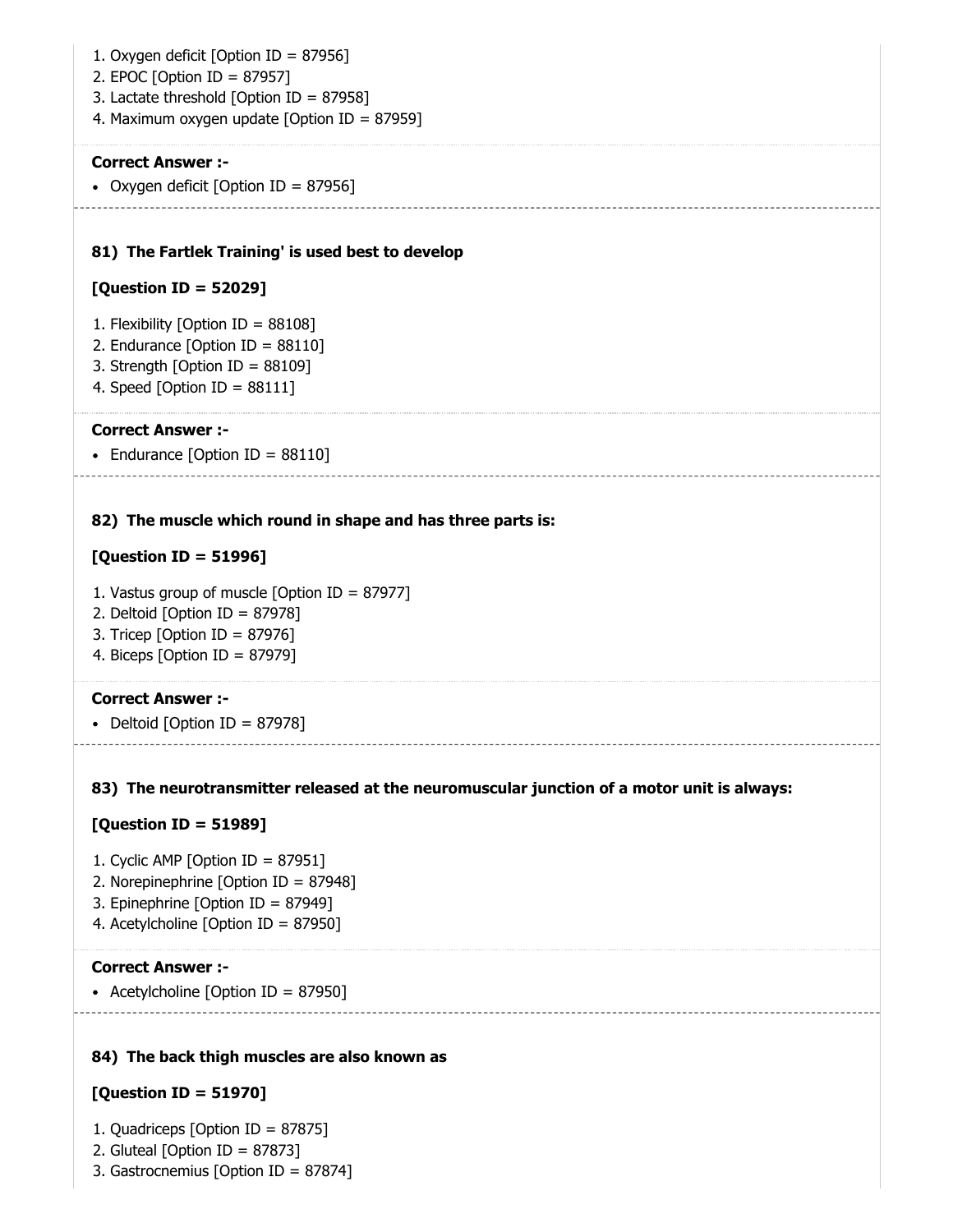|  | 4. Hamstring [Option ID = 87872] |  |  |  |
|--|----------------------------------|--|--|--|
|--|----------------------------------|--|--|--|

• Hamstring [Option ID =  $87872$ ]

**85) The scientific study of art and science of promoting one's state of complete physical, mental, emotional, social, spiritual and environmental wellness is known as:**

#### **[Question ID = 52043]**

- 1. Health education [Option ID = 88164]
- 2. Yoga education [Option ID = 88167]
- 3. Moral education [Option ID = 88166]
- 4. Physical education [Option ID = 88165]

#### **Correct Answer :-**

• Health education [Option ID =  $88164$ ]

#### **86) The literal meaning of the word philosophy is**

#### **[Question ID = 51972]**

- 1. Love of wisdom [Option ID = 87881]
- 2. Love of knowledge [Option ID = 87882]
- 3. Love of criticism [Option ID = 87880]
- 4. Love of God [Option ID =  $87883$ ]

#### **Correct Answer :-**

- Love of wisdom [Option ID = 87881]
- **87) The sacrum consist of \_\_\_\_\_ vertebrae.**

#### **[Question ID = 51995]**

- 1. 5 [Option ID = 87975]
- 2. 4 [Option ID = 87973]
- 3. 2 [Option ID = 87974]
- 4. 6 [Option ID = 87972]

### **Correct Answer :-**

5 [Option ID = 87975]

## **88) The example of serial skills is**

#### **[Question ID = 52010]**

- 1. Jumping [Option ID = 88033]
- 2. catching [Option ID = 88035]
- 3. Floor exercises [Option ID = 88034]
- 4. Running [Option ID = 88032]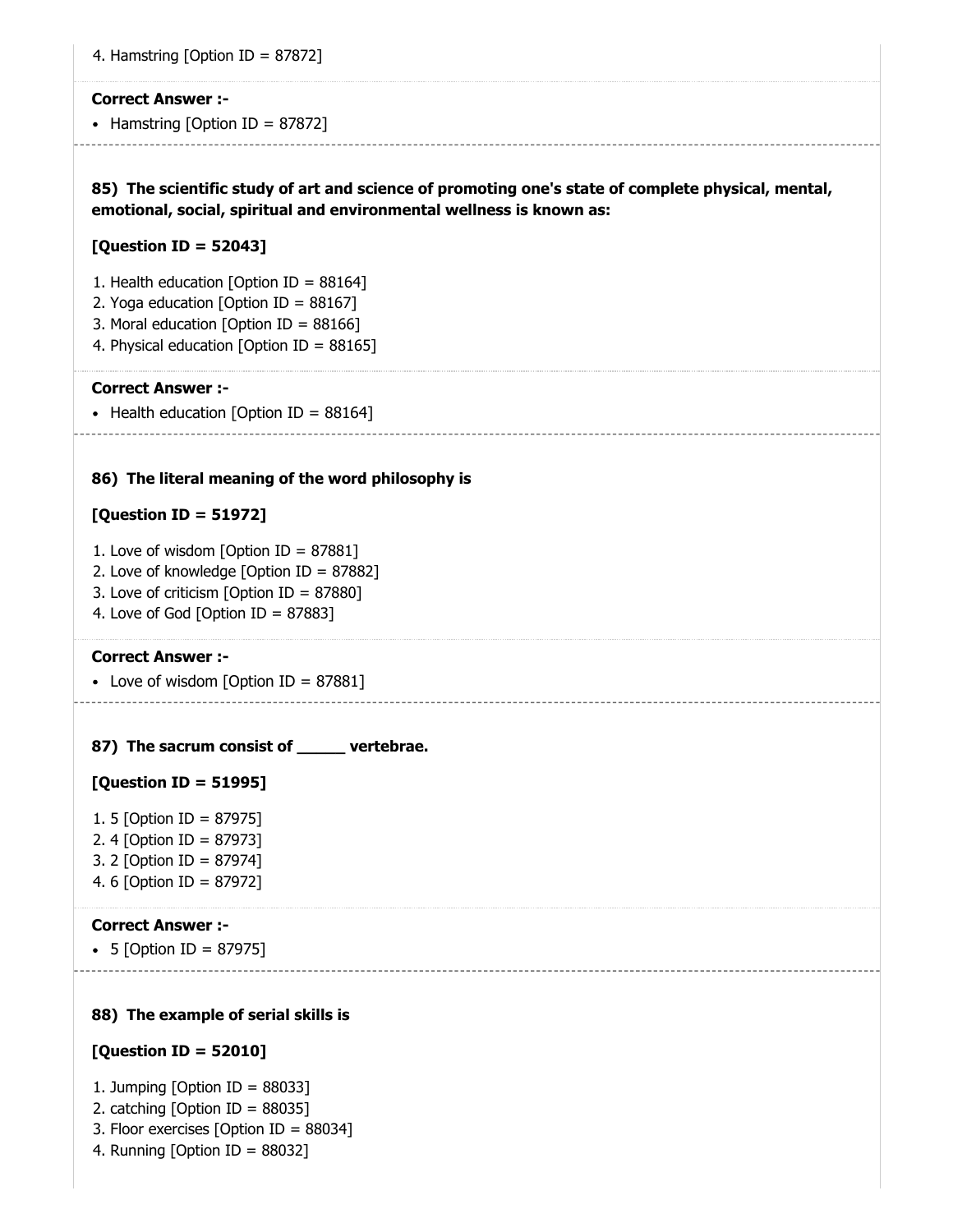| <b>Correct Answer :-</b><br>• Floor exercises [Option ID = $88034$ ]                                                                                                                                                                                                                                                                                                         |
|------------------------------------------------------------------------------------------------------------------------------------------------------------------------------------------------------------------------------------------------------------------------------------------------------------------------------------------------------------------------------|
| 89) The olfactory sense in imagery is used for -                                                                                                                                                                                                                                                                                                                             |
| [Question ID = $52013$ ]                                                                                                                                                                                                                                                                                                                                                     |
| 1. Hearing [Option ID = $88046$ ]<br>2. Smell [Option ID = $88045$ ]<br>3. Touch [Option ID = $88044$ ]<br>4. Sight [Option ID = $88047$ ]                                                                                                                                                                                                                                   |
| <b>Correct Answer:-</b><br>• Smell [Option ID = $88045$ ]                                                                                                                                                                                                                                                                                                                    |
| 90) The national malaria eradication programme was launched in India in the year                                                                                                                                                                                                                                                                                             |
| [Question ID = $51966$ ]                                                                                                                                                                                                                                                                                                                                                     |
| 1. 1953 [Option ID = 87858]<br>2. 1973 [Option ID = 87856]<br>3. 1951 [Option ID = 87859]<br>4. 1963 [Option ID = 87857]                                                                                                                                                                                                                                                     |
| <b>Correct Answer :-</b><br>• 1953 [Option ID = 87858]                                                                                                                                                                                                                                                                                                                       |
| 91) The cardiac output refers to:                                                                                                                                                                                                                                                                                                                                            |
| [Question ID = 51992]                                                                                                                                                                                                                                                                                                                                                        |
| 1. The electrical output of the cardiac conduction system during a single cardiac cycle [Option ID = 87963]<br>2. The proportion of blood pumped out of each ventricle during systole [Option ID = 87961]<br>3. The volume of blood pumped by each ventricle per minute [Option ID = 87960]<br>4. The product of the ejaction fraction and heart rate [Option ID = $87962$ ] |
| <b>Correct Answer:-</b><br>• The volume of blood pumped by each ventricle per minute [Option ID = 87960]                                                                                                                                                                                                                                                                     |
| 92) The earliest person known to have invented the system of body classification was                                                                                                                                                                                                                                                                                         |
| [Question ID = 51964]                                                                                                                                                                                                                                                                                                                                                        |
| 1. Kretchmer [Option ID = $87849$ ]                                                                                                                                                                                                                                                                                                                                          |
| 2. Hippocrates [Option ID = 87851]<br>3. Hall [Option ID = 87850]                                                                                                                                                                                                                                                                                                            |
| 4. Sheldon [Option ID = 87848]                                                                                                                                                                                                                                                                                                                                               |
| <b>Correct Answer :-</b>                                                                                                                                                                                                                                                                                                                                                     |
| • Sheldon [Option ID = 87848]                                                                                                                                                                                                                                                                                                                                                |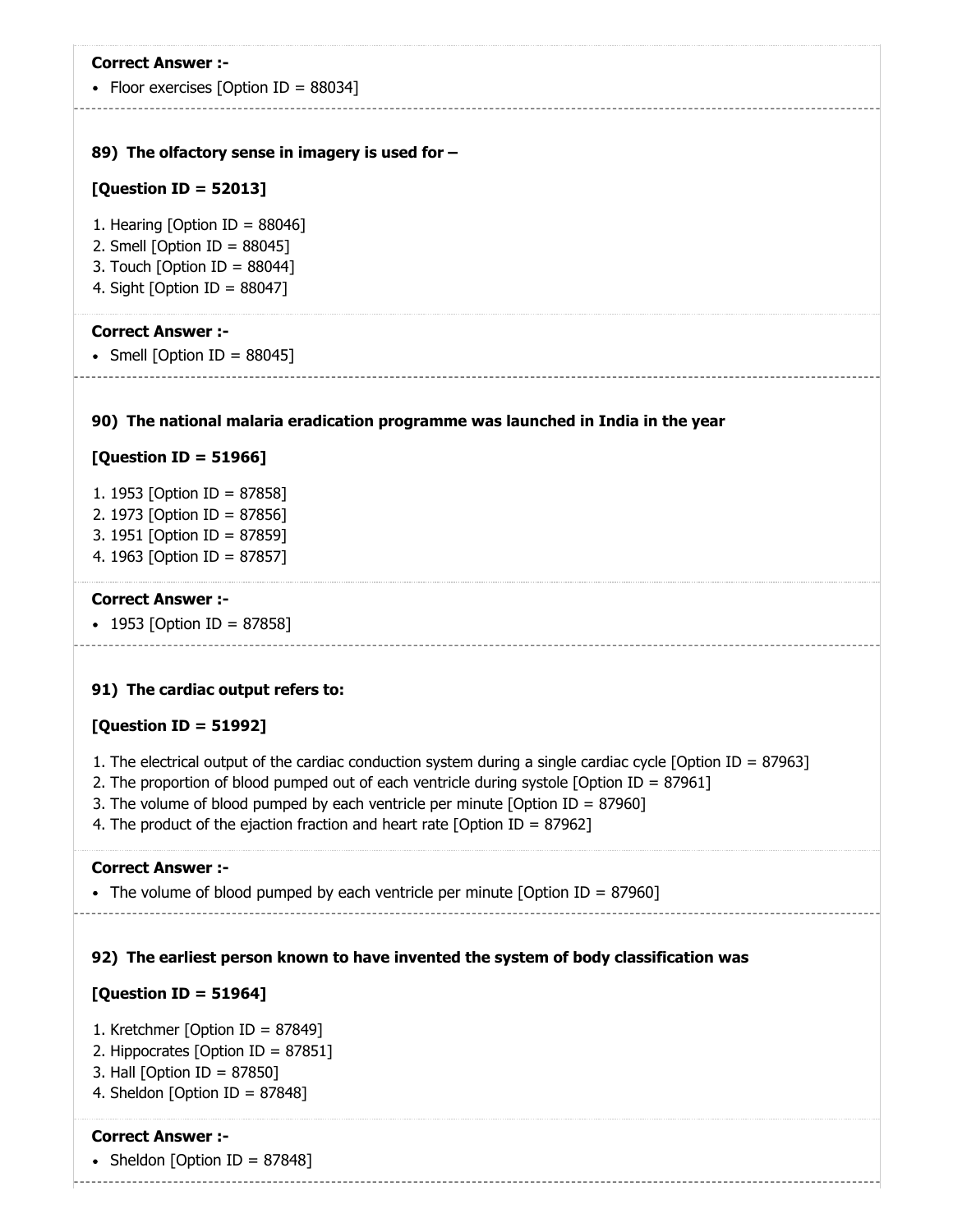### **93) The term "cooperation" is the part of**

### **[Question ID = 52003]**

- 1. Cognitive development [Option ID = 88005]
- 2. Social values [Option ID = 88004]
- 3. Motor development [Option ID = 88006]
- 4. Culture [Option ID = 88007]

### **Correct Answer :-**

• Social values [Option ID =  $88004$ ] --------------

### **94) The quality of Physical Education teacher is?**

### **[Question ID = 52021]**

- 1. Good performance [Option ID = 88077]
- 2. Young [Option ID = 88078]
- 3. Civilized [Option ID = 88076]
- 4. Smart [Option ID = 88079]

### **Correct Answer :-**

• Good performance [Option ID = 88077]

### **95) The positive stress is known as**

### **[Question ID = 52004]**

- 1. Distress [Option ID = 88008]
- 2. Eu-stress [Option ID =  $88010$ ]
- 3. Anxiety [Option ID = 88009]
- 4. Stress [Option ID = 88011]

### **Correct Answer :-**

• Eu-stress [Option ID =  $88010$ ]

### **96) The total number of officials required for a Kho-Kho match is**

### **[Question ID = 51975]**

```
1. 5 [Option ID = 87893]
2. 4 [Option ID = 87892]
3. 7 [Option ID = 87895]
4. 6 [Option ID = 87894]
```
### **Correct Answer :-**

• 6 [Option ID = 87894]

**97) The summer olympic for the year 2024 and 2028 will be held in the following cities?**